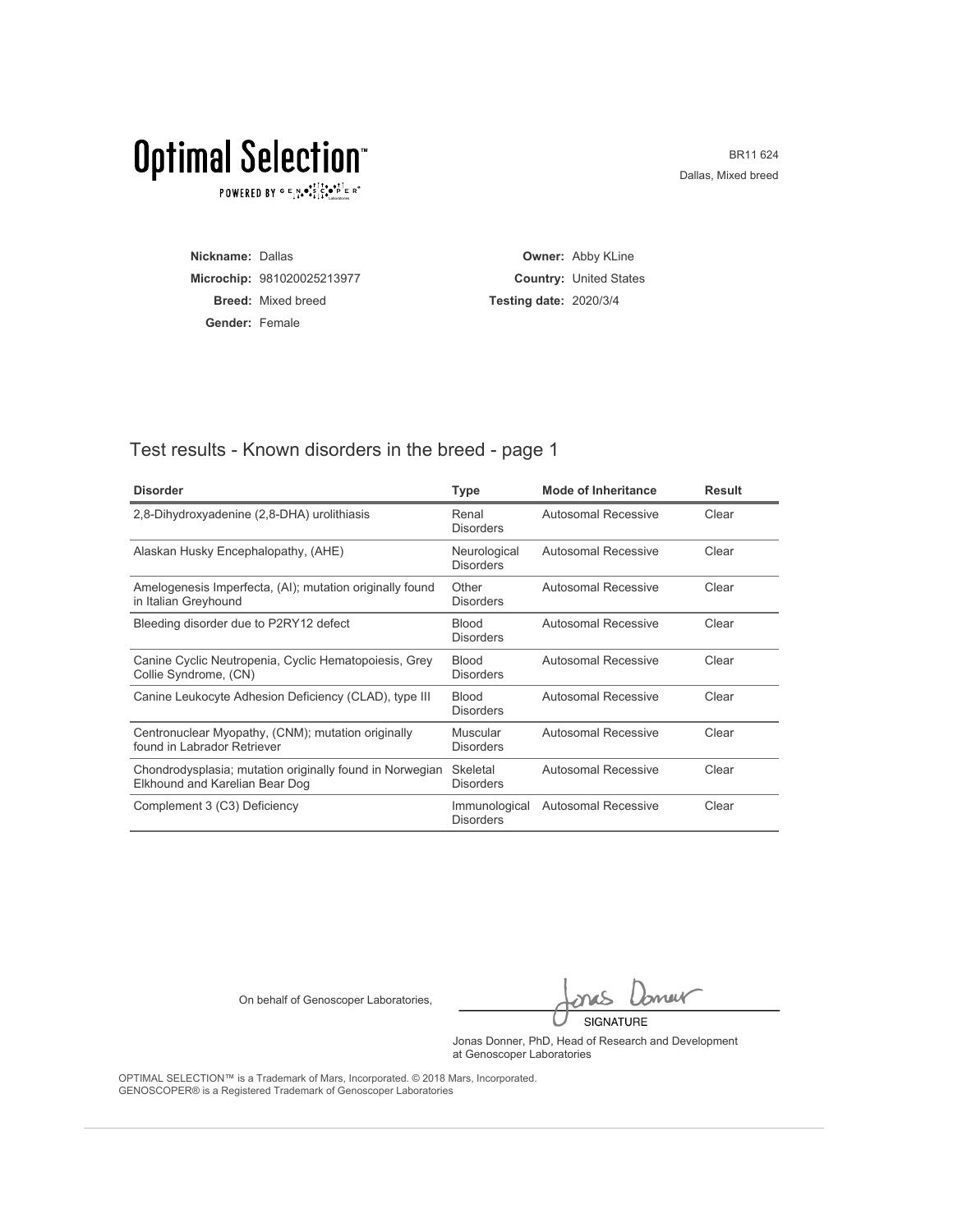$\texttt{POWERED BY} \overset{\text{G}}{=} \mathbb{E}_{\texttt{1}}\overset{\text{N}}{\texttt{4}} \overset{\text{G}}{\texttt{6}} \overset{\text{F}}{\texttt{1}} \overset{\text{I}}{\texttt{6}} \overset{\text{G}}{\texttt{6}} \overset{\text{F}}{\texttt{1}} \overset{\text{I}}{\texttt{1}} \overset{\text{F}}{\texttt{6}}} \mathbb{R}^\circ$ 

BR11 624 Dallas, Mixed breed

| Nickname: Dallas      |                            |                               | <b>Owner: Abby KLine</b>      |
|-----------------------|----------------------------|-------------------------------|-------------------------------|
|                       | Microchip: 981020025213977 |                               | <b>Country: United States</b> |
|                       | <b>Breed:</b> Mixed breed  | <b>Testing date: 2020/3/4</b> |                               |
| <b>Gender: Female</b> |                            |                               |                               |

#### Test results - Known disorders in the breed - page 2

| <b>Disorder</b>                                                                              | <b>Type</b>                      | Mode of Inheritance                                   | <b>Result</b> |
|----------------------------------------------------------------------------------------------|----------------------------------|-------------------------------------------------------|---------------|
| Cone Degeneration, (CD) or Achromatopsia; mutation<br>originally found in Alaskan Malamute   | Ocular<br><b>Disorders</b>       | <b>Autosomal Recessive</b>                            | Clear         |
| Cone-Rod Dystrophy 1, (crd1); mutation originally found in<br>American Staffordshire Terrier | Ocular<br>Disorders              | <b>Autosomal Recessive</b>                            | Clear         |
| Cone-Rod Dystrophy 2, (crd2); mutation originally found in<br>American Pit Bull Terrier      | Ocular<br><b>Disorders</b>       | <b>Autosomal Recessive</b>                            | Clear         |
| Congenital Hypothyroidism; mutation originally found in<br>Toy Fox and Rat Terrier           | Endocrine<br><b>Disorders</b>    | Autosomal Recessive                                   | Clear         |
| Congenital Keratoconjunctivitis Sicca and Ichthyosiform<br>Dermatosis, (CKCSID)              | Other<br><b>Disorders</b>        | Autosomal Recessive                                   | Clear         |
| Craniomandibular Osteopathy, (CMO); mutation<br>associated with terrier breeds               | Skeletal<br>Disorders            | Autosomal Dominant<br>(Incomplete Penetrance)         | Clear         |
| Cystinuria Type II-A; mutation originally found in Australian<br>Cattle Dog                  | Renal<br><b>Disorders</b>        | Autosomal Dominant                                    | Clear         |
| Degenerative Myelopathy, (DM; SOD1A)                                                         | Neurological<br><b>Disorders</b> | <b>Autosomal Recessive</b><br>(Incomplete Penetrance) | Clear         |
| Dominant Progressive Retinal Atrophy, (DPRA)                                                 | Ocular<br><b>Disorders</b>       | Autosomal Dominant                                    | Clear         |

On behalf of Genoscoper Laboratories,

bnew SIGNATURE

Jonas Donner, PhD, Head of Research and Development at Genoscoper Laboratories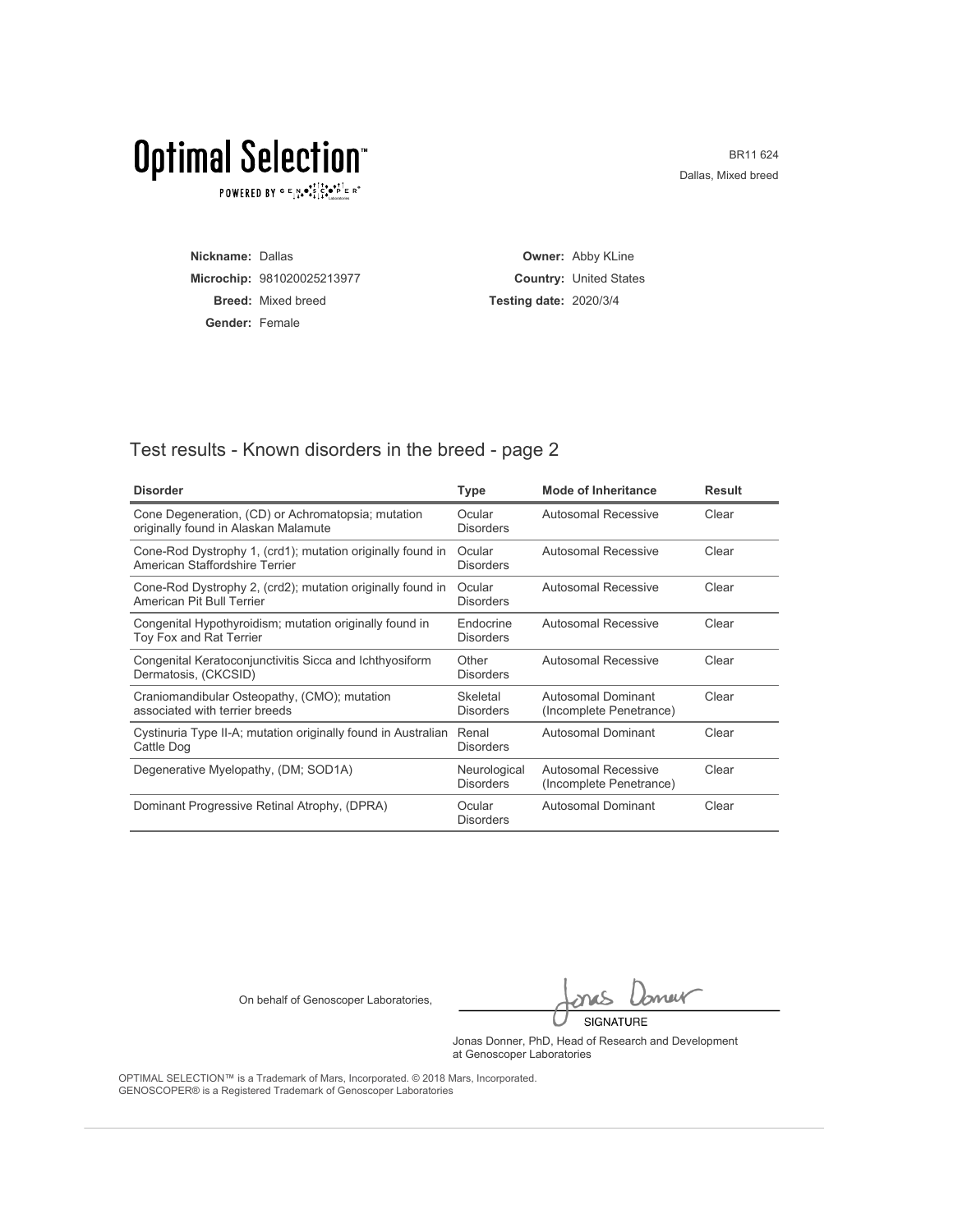$\texttt{POWERED BY} \overset{\text{G}}{=} \mathbb{E}_{\texttt{1}}\overset{\text{N}}{\texttt{4}} \overset{\text{G}}{\texttt{6}} \overset{\text{F}}{\texttt{1}} \overset{\text{I}}{\texttt{6}} \overset{\text{G}}{\texttt{6}} \overset{\text{F}}{\texttt{1}} \overset{\text{I}}{\texttt{1}} \overset{\text{F}}{\texttt{6}}} \mathbb{R}^\circ$ 

BR11 624 Dallas, Mixed breed

| Nickname: Dallas      |                            |                               | <b>Owner: Abby KLine</b>      |
|-----------------------|----------------------------|-------------------------------|-------------------------------|
|                       | Microchip: 981020025213977 |                               | <b>Country: United States</b> |
|                       | <b>Breed:</b> Mixed breed  | <b>Testing date: 2020/3/4</b> |                               |
| <b>Gender: Female</b> |                            |                               |                               |

#### Test results - Known disorders in the breed - page 3

| <b>Disorder</b>                                                                                     | <b>Type</b>                      | Mode of Inheritance                                          | <b>Result</b> |
|-----------------------------------------------------------------------------------------------------|----------------------------------|--------------------------------------------------------------|---------------|
| Duchenne or Dystrophin Muscular Dystrophy, (DMD);<br>mutation originally found in Golden Retriever  | Muscular<br><b>Disorders</b>     | <b>X-linked Recessive</b>                                    | Clear         |
| Early Retinal Degeneration, (erd); mutation originally<br>found in Norwegian Elkhound               | Ocular<br><b>Disorders</b>       | Autosomal Recessive                                          | Clear         |
| Early-Onset Progressive Polyneuropathy; mutation<br>originally found in Alaskan Malamute            | Neurological<br><b>Disorders</b> | <b>Autosomal Recessive</b>                                   | Clear         |
| Episodic Falling Syndrome, (EFS)                                                                    | <b>Disorders</b>                 | Neuromuscular Autosomal Recessive                            | Clear         |
| Exercise-Induced Collapse, (EIC)                                                                    | <b>Disorders</b>                 | Neuromuscular Autosomal Recessive<br>(Incomplete Penetrance) | Clear         |
| <b>Factor VII Deficiency</b>                                                                        | <b>Blood</b><br><b>Disorders</b> | <b>Autosomal Recessive</b>                                   | Clear         |
| Factor VIII Deficiency or Hemophilia A; p.Cys548Tyr<br>mutation originally found in German Shepherd | <b>Blood</b><br><b>Disorders</b> | <b>X-linked Recessive</b>                                    | Clear         |
| Fetal Onset Neuroaxonal Dystrophy, (FNAD)                                                           | Neurological<br><b>Disorders</b> | Autosomal Recessive                                          | Clear         |
| GM2 Gangliosidosis, mutation originally found in<br>Japanese Chin                                   | <b>Disorders</b>                 | Neuromuscular Autosomal Recessive                            | Clear         |

On behalf of Genoscoper Laboratories,

bnew SIGNATURE

Jonas Donner, PhD, Head of Research and Development at Genoscoper Laboratories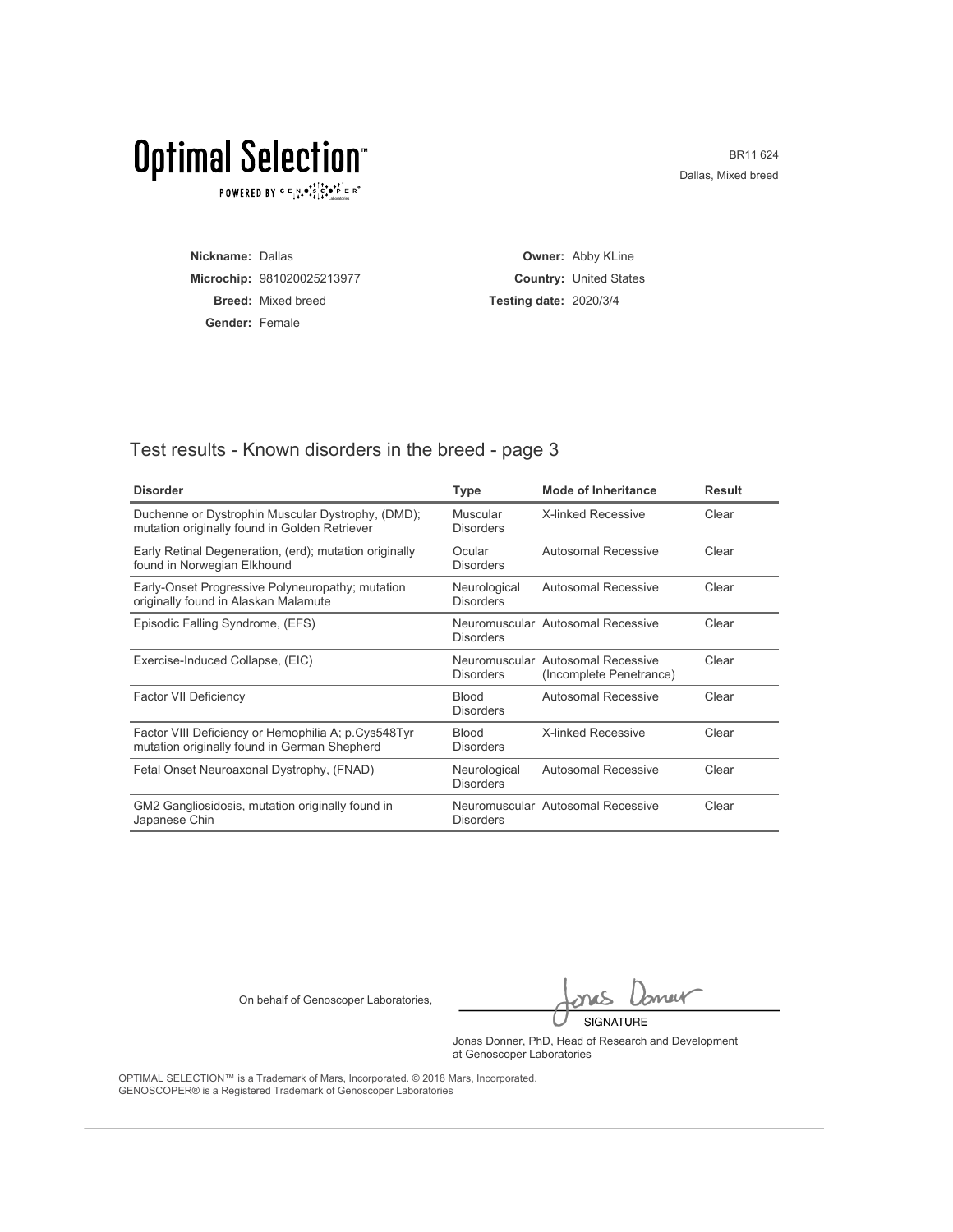$\texttt{POWERED BY} \overset{\text{G}}{=} \mathbb{E}_{\texttt{1}}\overset{\text{N}}{\texttt{4}} \overset{\text{G}}{\texttt{6}} \overset{\text{F}}{\texttt{1}} \overset{\text{I}}{\texttt{6}} \overset{\text{G}}{\texttt{6}} \overset{\text{F}}{\texttt{1}} \overset{\text{I}}{\texttt{1}} \overset{\text{F}}{\texttt{6}}} \mathbb{R}^\circ$ 

BR11 624 Dallas, Mixed breed

| Nickname: Dallas      |                            |                               | <b>Owner: Abby KLine</b>      |
|-----------------------|----------------------------|-------------------------------|-------------------------------|
|                       | Microchip: 981020025213977 |                               | <b>Country: United States</b> |
|                       | <b>Breed:</b> Mixed breed  | <b>Testing date: 2020/3/4</b> |                               |
| <b>Gender: Female</b> |                            |                               |                               |

#### Test results - Known disorders in the breed - page 4

| <b>Disorder</b>                                                                                                | <b>Type</b>                      | Mode of Inheritance               | <b>Result</b> |
|----------------------------------------------------------------------------------------------------------------|----------------------------------|-----------------------------------|---------------|
| Glanzmann Thrombasthenia Type I, (GT); mutation<br>originally found in Pyrenean Mountain Dog                   | <b>Blood</b><br><b>Disorders</b> | Autosomal Recessive               | Clear         |
| Glanzmann Thrombasthenia Type I, (GT); mutation<br>originally found in mixed breed dogs                        | <b>Blood</b><br><b>Disorders</b> | Autosomal Recessive               | Clear         |
| Globoid Cell Leukodystrophy or Krabbe Disease, (GLD);<br>mutation originally found in Terriers                 | <b>Disorders</b>                 | Neuromuscular Autosomal Recessive | Clear         |
| Golden Retriever Progressive Retinal Atrophy 1,<br>(GR PRA 1)                                                  | Ocular<br><b>Disorders</b>       | Autosomal Recessive               | Clear         |
| Hereditary Ataxia or Cerebellar Ataxia; mutation originally<br>found in Old English Sheepdog and Gordon Setter | Neurological<br><b>Disorders</b> | Autosomal Recessive               | Clear         |
| Hereditary Footpad Hyperkeratosis, (HFH)                                                                       | Dermal<br><b>Disorders</b>       | Autosomal Recessive               | Clear         |
| Hereditary Phosphofructokinase (PFK) Deficiency                                                                | <b>Blood</b><br><b>Disorders</b> | Autosomal Recessive               | Clear         |
| Hereditary Vitamin D-Resistant Rickets, (HVDRR)                                                                | Skeletal<br><b>Disorders</b>     | Autosomal Recessive               | Clear         |
| Hyperekplexia or Startle Disease                                                                               | Neurological<br><b>Disorders</b> | Autosomal Recessive               | Clear         |

On behalf of Genoscoper Laboratories,

bnew SIGNATURE

Jonas Donner, PhD, Head of Research and Development at Genoscoper Laboratories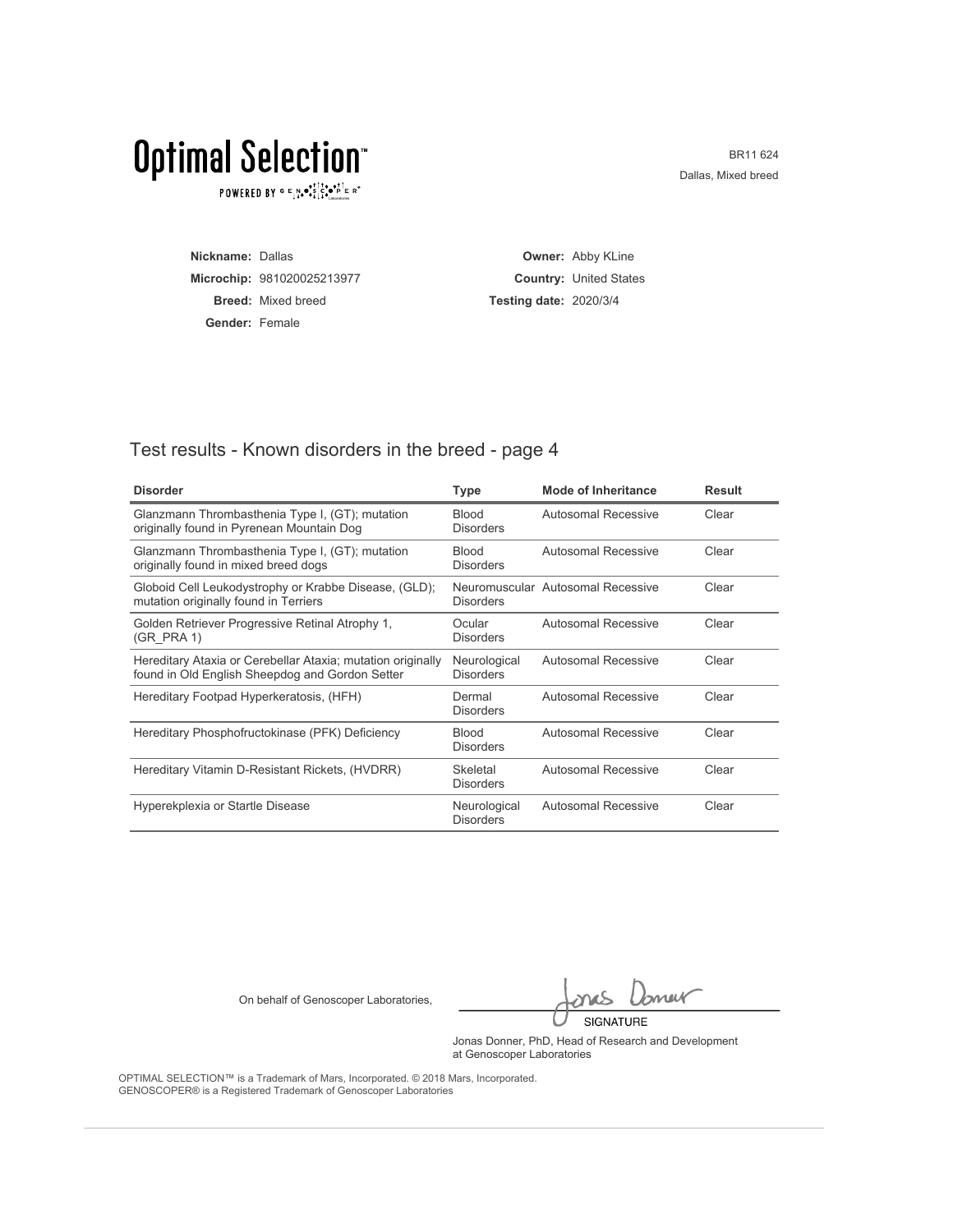$\texttt{POWERED BY} \overset{\text{G}}{=} \mathbb{E}_{\texttt{1}}\overset{\text{N}}{\texttt{4}} \overset{\text{G}}{\texttt{6}} \overset{\text{F}}{\texttt{1}} \overset{\text{I}}{\texttt{6}} \overset{\text{G}}{\texttt{6}} \overset{\text{F}}{\texttt{1}} \overset{\text{I}}{\texttt{1}} \overset{\text{F}}{\texttt{6}}} \mathbb{R}^\circ$ 

BR11 624 Dallas, Mixed breed

| Nickname: Dallas      |                            |                               | <b>Owner: Abby KLine</b>      |
|-----------------------|----------------------------|-------------------------------|-------------------------------|
|                       | Microchip: 981020025213977 |                               | <b>Country: United States</b> |
|                       | <b>Breed:</b> Mixed breed  | <b>Testing date: 2020/3/4</b> |                               |
| <b>Gender: Female</b> |                            |                               |                               |

#### Test results - Known disorders in the breed - page 5

| <b>Disorder</b>                                                                                                         | Type                             | Mode of Inheritance              | <b>Result</b> |
|-------------------------------------------------------------------------------------------------------------------------|----------------------------------|----------------------------------|---------------|
| Hyperuricosuria, (HUU)                                                                                                  | Renal<br><b>Disorders</b>        | <b>Autosomal Recessive</b>       | Clear         |
| Hypocatalasia or Acatalasemia                                                                                           | Metabolic<br><b>Disorders</b>    | Autosomal Recessive              | Clear         |
| Hypomyelination; mutation originally found in Weimaraner                                                                | <b>Disorders</b>                 | Neurological Autosomal Recessive | Clear         |
| Intestinal Cobalamin Malabsorption or Imerslund-Gräsbeck<br>Syndrome, (IGS); mutation originally found in Beagle        | Metabolic<br><b>Disorders</b>    | Autosomal Recessive              | Clear         |
| Intestinal Cobalamin Malabsorption or Imerslund-Gräsbeck<br>Syndrome, (IGS); mutation originally found in Border Collie | Metabolic<br><b>Disorders</b>    | Autosomal Recessive              | Clear         |
| L-2-Hydroxyglutaric aciduria, (L2HGA); mutation originally<br>found in Staffordshire Bull Terrier                       | <b>Disorders</b>                 | Neurological Autosomal Recessive | Clear         |
| Lamellar Ichthyosis, (LI)                                                                                               | Dermal<br><b>Disorders</b>       | Autosomal Recessive              | Clear         |
| Macrothrombocytopenia; disease-linked variant originally<br>found in Norfolk and Cairn Terrier                          | <b>Blood</b><br><b>Disorders</b> | Autosomal Recessive              | Clear         |
| May-Hegglin Anomaly (MHA)                                                                                               | <b>Blood</b><br><b>Disorders</b> | Autosomal Dominant               | Clear         |

On behalf of Genoscoper Laboratories,

bnew SIGNATURE

Jonas Donner, PhD, Head of Research and Development at Genoscoper Laboratories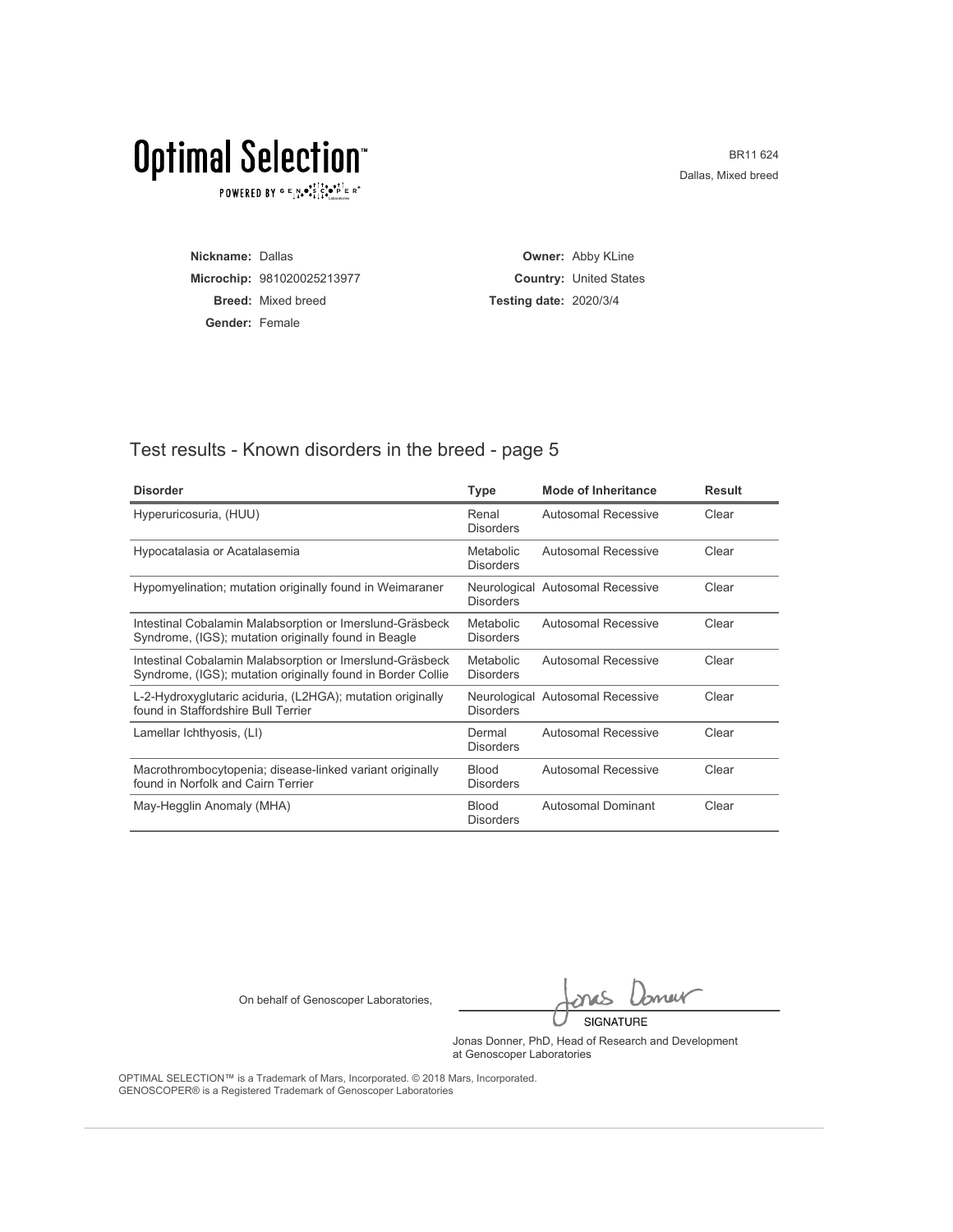$\texttt{POWERED BY} \overset{\text{G}}{=} \mathbb{E}_{\texttt{1}}\overset{\text{N}}{\texttt{4}} \overset{\text{G}}{\texttt{6}} \overset{\text{F}}{\texttt{1}} \overset{\text{I}}{\texttt{6}} \overset{\text{G}}{\texttt{6}} \overset{\text{F}}{\texttt{1}} \overset{\text{I}}{\texttt{1}} \overset{\text{F}}{\texttt{6}}} \mathbb{R}^\circ$ 

BR11 624 Dallas, Mixed breed

| Nickname: Dallas |                            |                               | <b>Owner: Abby KLine</b>      |
|------------------|----------------------------|-------------------------------|-------------------------------|
|                  | Microchip: 981020025213977 |                               | <b>Country: United States</b> |
|                  | <b>Breed:</b> Mixed breed  | <b>Testing date: 2020/3/4</b> |                               |
| Gender: Female   |                            |                               |                               |

#### Test results - Known disorders in the breed - page 6

| <b>Disorder</b>                                                                                 | <b>Type</b>                      | <b>Mode of Inheritance</b> | <b>Result</b> |
|-------------------------------------------------------------------------------------------------|----------------------------------|----------------------------|---------------|
| Mucopolysaccharidosis Type VII, (MPS VII); mutation<br>originally found in German Shepherd      | Metabolic<br><b>Disorders</b>    | <b>Autosomal Recessive</b> | Clear         |
| Musladin-Lueke syndrome, (MLS)                                                                  | Dermal<br><b>Disorders</b>       | <b>Autosomal Recessive</b> | Clear         |
| Myostatin deficiency (Double Muscling, "Bully")                                                 | Muscular<br><b>Disorders</b>     | Autosomal Recessive        | Clear         |
| Narcolepsy; mutation originally found in Labrador Retriever                                     | Other<br><b>Disorders</b>        | Autosomal Recessive        | Clear         |
| Neuronal Ceroid Lipofuscinosis 10, (NCL10); mutation<br>originally found in American Bulldog    | Neurological<br><b>Disorders</b> | Autosomal Recessive        | Clear         |
| Neuronal Ceroid Lipofuscinosis 8, (NCL8); mutation<br>originally found in Australian Shepherd   | Neurological<br><b>Disorders</b> | Autosomal Recessive        | Clear         |
| Osteochondrodysplasia; mutation originally found in<br>Miniature Poodle                         | Skeletal<br><b>Disorders</b>     | Autosomal Recessive        | Clear         |
| Osteogenesis Imperfecta, (OI); mutation originally found in<br>Dachshund                        | Skeletal<br><b>Disorders</b>     | Autosomal Recessive        | Clear         |
| Persistent Müllerian Duct Syndrome, (PMDS); mutation<br>originally found in Miniature Schnauzer | Other<br><b>Disorders</b>        | Autosomal Recessive        | Clear         |

On behalf of Genoscoper Laboratories,

bnew SIGNATURE

Jonas Donner, PhD, Head of Research and Development at Genoscoper Laboratories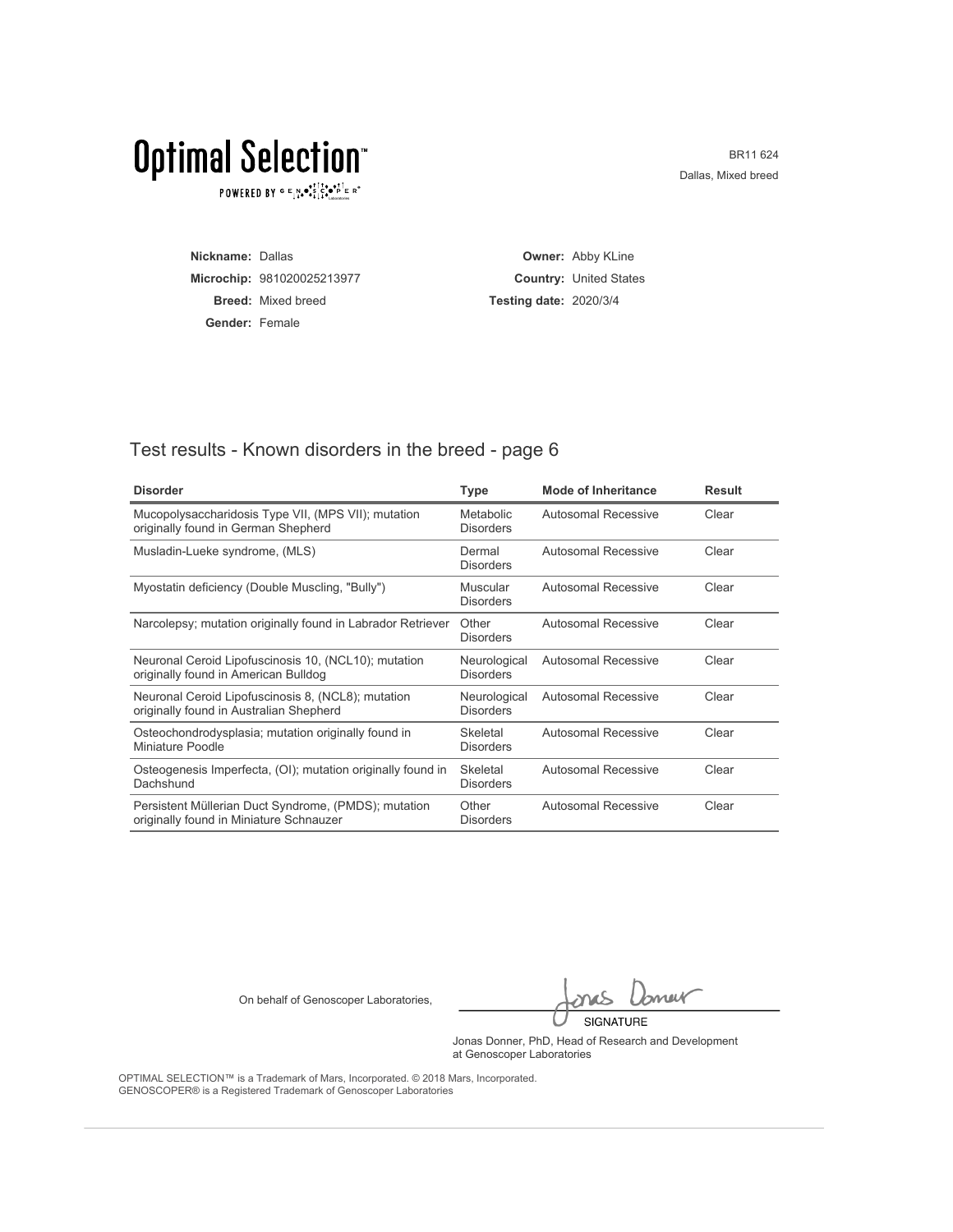$\texttt{POWERED BY} \overset{\text{G}}{=} \mathbb{E}_{\texttt{1}}\overset{\text{N}}{\texttt{4}} \overset{\text{G}}{\texttt{6}} \overset{\text{F}}{\texttt{1}} \overset{\text{I}}{\texttt{6}} \overset{\text{G}}{\texttt{6}} \overset{\text{F}}{\texttt{1}} \overset{\text{I}}{\texttt{1}} \overset{\text{F}}{\texttt{6}}} \mathbb{R}^\circ$ 

BR11 624 Dallas, Mixed breed

| Nickname: Dallas |                            |                               | <b>Owner: Abby KLine</b>      |
|------------------|----------------------------|-------------------------------|-------------------------------|
|                  | Microchip: 981020025213977 |                               | <b>Country: United States</b> |
|                  | <b>Breed:</b> Mixed breed  | <b>Testing date: 2020/3/4</b> |                               |
| Gender: Female   |                            |                               |                               |

#### Test results - Known disorders in the breed - page 7

| <b>Disorder</b>                                                                         | <b>Type</b>                      | <b>Mode of Inheritance</b>                    | <b>Result</b> |
|-----------------------------------------------------------------------------------------|----------------------------------|-----------------------------------------------|---------------|
| Prekallikrein Deficiency                                                                | <b>Blood</b><br><b>Disorders</b> | <b>Autosomal Recessive</b>                    | Clear         |
| Primary Ciliary Dyskinesia, (PCD)                                                       | Other<br><b>Disorders</b>        | Autosomal Recessive                           | Clear         |
| Primary Hereditary Cataract, (PHC); mutation originally found<br>in Australian Shepherd | Ocular<br><b>Disorders</b>       | Autosomal Dominant<br>(Incomplete Penetrance) | Clear         |
| Primary Lens Luxation, (PLL)                                                            | Ocular<br><b>Disorders</b>       | Autosomal Recessive                           | Clear         |
| Primary Open Angle Glaucoma, (POAG); mutation originally<br>found in Beagle             | Ocular<br><b>Disorders</b>       | Autosomal Recessive                           | Clear         |
| Primary Open Angle Glaucoma, (POAG); mutation originally<br>found in Norwegian Elkhound | Ocular<br><b>Disorders</b>       | Autosomal Recessive                           | Clear         |
| Progressive Retinal Atrophy, (PRA); mutation originally found<br>in Basenji             | Ocular<br><b>Disorders</b>       | Autosomal Recessive                           | Clear         |
| Protein Losing Nephropathy, (PLN); NPHS1 gene variant                                   | Renal<br><b>Disorders</b>        |                                               | Clear         |
| Pyruvate Kinase Deficiency; mutation originally found in<br>Beagle                      | <b>Blood</b><br><b>Disorders</b> | Autosomal Recessive                           | Clear         |

On behalf of Genoscoper Laboratories,

bnew SIGNATURE

Jonas Donner, PhD, Head of Research and Development at Genoscoper Laboratories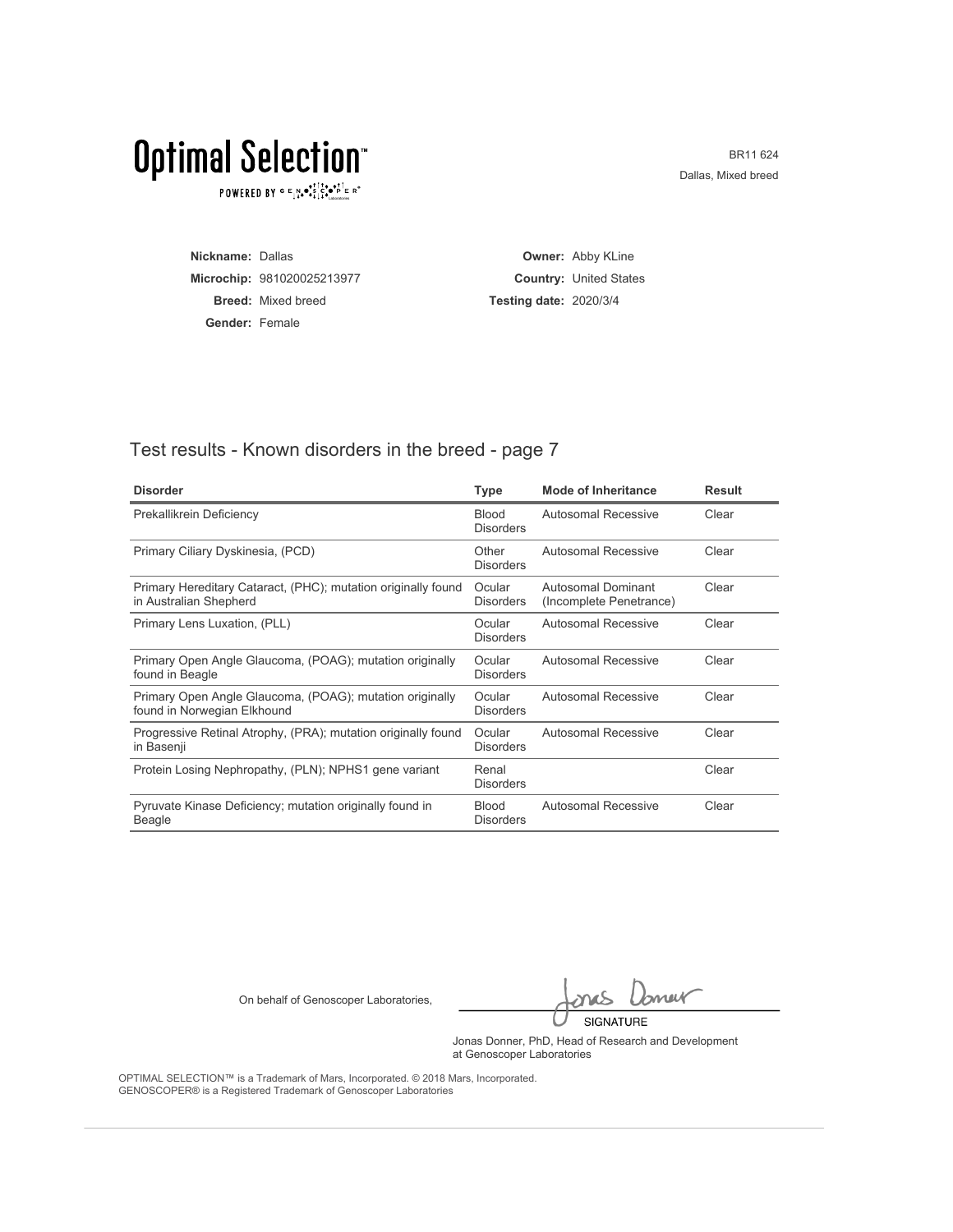$\texttt{POWERED BY} \overset{\text{G}}{=} \mathbb{E}_{\texttt{1}}\overset{\text{N}}{\texttt{4}} \overset{\text{G}}{\texttt{6}} \overset{\text{F}}{\texttt{1}} \overset{\text{I}}{\texttt{6}} \overset{\text{G}}{\texttt{6}} \overset{\text{F}}{\texttt{1}} \overset{\text{I}}{\texttt{1}} \overset{\text{F}}{\texttt{6}}} \mathbb{R}^\circ$ 

BR11 624 Dallas, Mixed breed

| Nickname: Dallas |                            |                               | <b>Owner: Abby KLine</b>      |
|------------------|----------------------------|-------------------------------|-------------------------------|
|                  | Microchip: 981020025213977 |                               | <b>Country: United States</b> |
|                  | <b>Breed:</b> Mixed breed  | <b>Testing date: 2020/3/4</b> |                               |
| Gender: Female   |                            |                               |                               |

#### Test results - Known disorders in the breed - page 8

| <b>Disorder</b>                                                                                           | Type                             | <b>Mode of Inheritance</b>       | <b>Result</b> |
|-----------------------------------------------------------------------------------------------------------|----------------------------------|----------------------------------|---------------|
| Pyruvate Kinase Deficiency; mutation originally found in<br>West Highland White Terrier                   | <b>Blood</b><br><b>Disorders</b> | Autosomal Recessive              | Clear         |
| Renal Cystadenocarcinoma and Nodular Dermatofibrosis,<br>(RCND)                                           | Renal<br><b>Disorders</b>        | Autosomal Dominant               | Clear         |
| Rod-Cone Dysplasia 1, (rcd1); mutation originally found in<br>Irish Setter                                | Ocular<br><b>Disorders</b>       | Autosomal Recessive              | Clear         |
| Rod-Cone Dysplasia 3, (rcd3)                                                                              | Ocular<br><b>Disorders</b>       | Autosomal Recessive              | Clear         |
| Sensory Neuropathy; mutation originally found in Border<br>Collie                                         | <b>Disorders</b>                 | Neurological Autosomal Recessive | Clear         |
| Skeletal Dysplasia 2, (SD2)                                                                               | Skeletal<br><b>Disorders</b>     | Autosomal Recessive              | Clear         |
| Spinocerebellar Ataxia with Myokymia and/or Seizures<br>(SCA)                                             | <b>Disorders</b>                 | Neurological Autosomal Recessive | Clear         |
| Spinocerebellar Ataxia/ Late-Onset Ataxia (SCA, LOA)                                                      | <b>Disorders</b>                 | Neurological Autosomal Recessive | Clear         |
| Spongy Degeneration with Cerebellar Ataxia, (SDCA1);<br>mutation originally found in Belgian Shepherd Dog | <b>Disorders</b>                 | Neurological Autosomal Recessive | Clear         |

On behalf of Genoscoper Laboratories,

bnew SIGNATURE

Jonas Donner, PhD, Head of Research and Development at Genoscoper Laboratories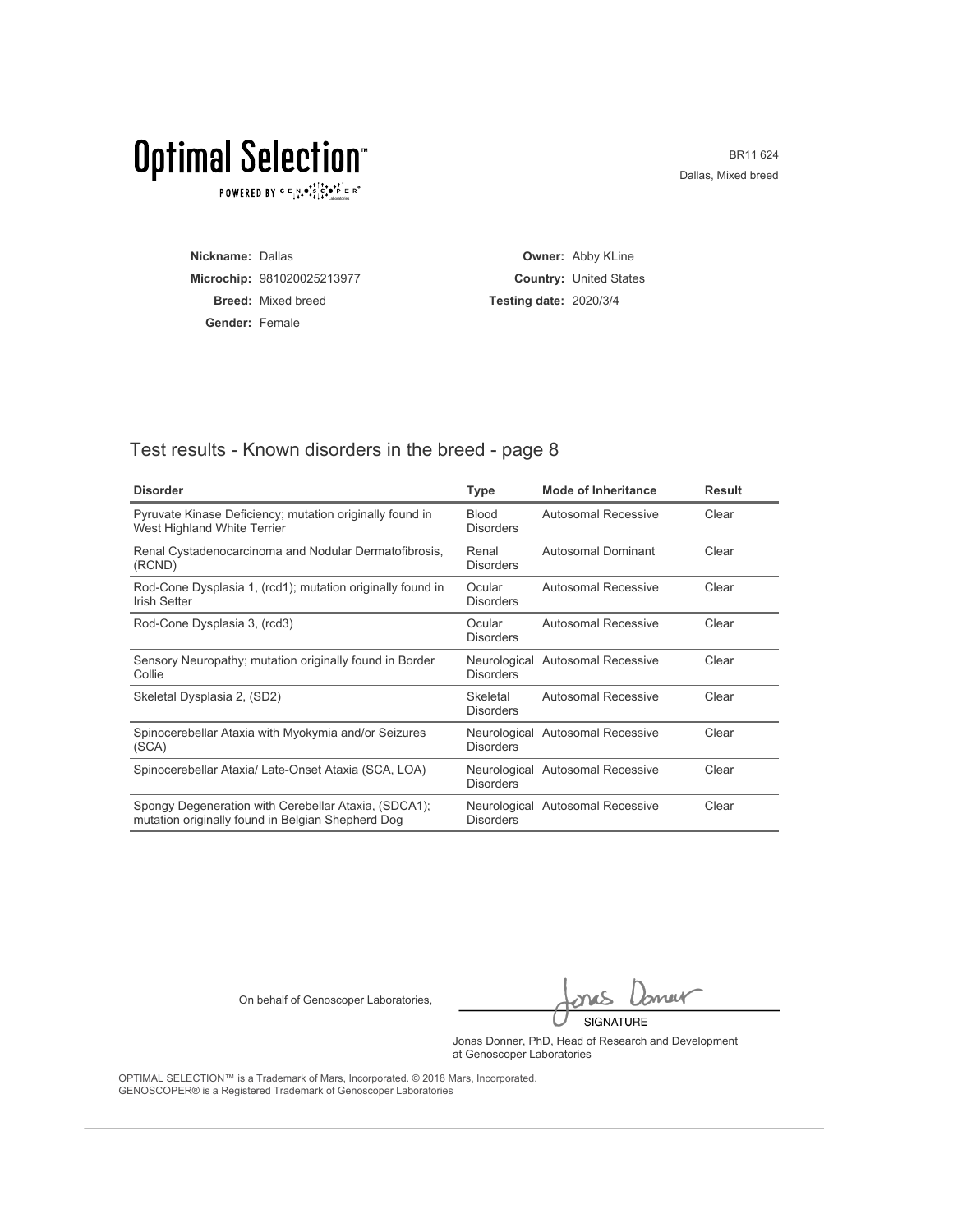$\texttt{POWERED BY} \overset{\text{G}}{=} \mathbb{E}_{\texttt{1}}\overset{\text{N}}{\texttt{4}} \overset{\text{G}}{\texttt{6}} \overset{\text{F}}{\texttt{1}} \overset{\text{I}}{\texttt{6}} \overset{\text{G}}{\texttt{6}} \overset{\text{F}}{\texttt{1}} \overset{\text{I}}{\texttt{1}} \overset{\text{F}}{\texttt{6}}} \mathbb{R}^\circ$ 

BR11 624 Dallas, Mixed breed

| Nickname: Dallas |                            |                               | <b>Owner: Abby KLine</b>      |
|------------------|----------------------------|-------------------------------|-------------------------------|
|                  | Microchip: 981020025213977 |                               | <b>Country: United States</b> |
|                  | <b>Breed:</b> Mixed breed  | <b>Testing date: 2020/3/4</b> |                               |
| Gender: Female   |                            |                               |                               |

#### Test results - Known disorders in the breed - page 9

| <b>Disorder</b>                                                                          | <b>Type</b>                      | Mode of Inheritance | <b>Result</b> |
|------------------------------------------------------------------------------------------|----------------------------------|---------------------|---------------|
| Trapped Neutrophil Syndrome, (TNS)                                                       | <b>Blood</b><br><b>Disorders</b> | Autosomal Recessive | Clear         |
| Von Willebrand's Disease (vWD) Type 1                                                    | Blood<br><b>Disorders</b>        | Autosomal Recessive | Clear         |
| Von Willebrand's Disease (vWD) Type 3; mutation originally<br>found in Shetland Sheepdog | Blood<br><b>Disorders</b>        | Autosomal Recessive | Clear         |
| X-Linked Myotubular Myopathy                                                             | Muscular<br><b>Disorders</b>     | X-linked Recessive  | Clear         |
| X-Linked Progressive Retinal Atrophy 2, (XLPRA2; Type A<br>PRA)                          | Ocular<br><b>Disorders</b>       | X-linked Recessive  | Clear         |
| Xanthinuria, Type 1a; mutation originally found in mixed<br>breed dogs                   | Renal<br><b>Disorders</b>        | Autosomal Recessive | Clear         |

On behalf of Genoscoper Laboratories,

bnew SIGNATURE

Jonas Donner, PhD, Head of Research and Development at Genoscoper Laboratories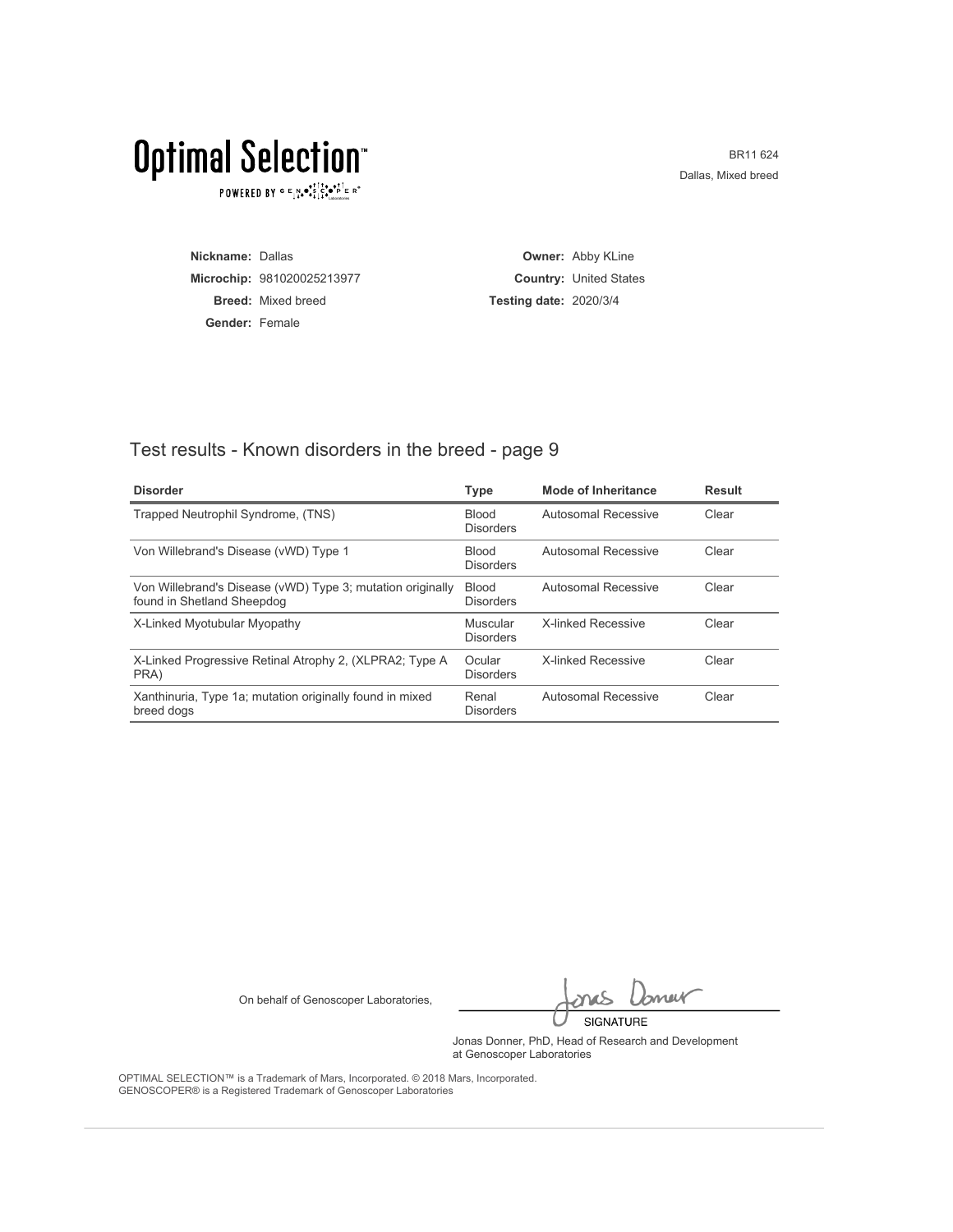$\texttt{POWERED BY} \overset{\text{\tiny{\textsf{GP}}}}{=} \mathbb{E}^{\text{N}}_{\text{14}} \bullet^{\bullet\uparrow\uparrow\uparrow\bullet}_{\text{24}} \mathbb{E}^{\bullet\uparrow\uparrow\bullet}_{\text{24}} \mathbb{E}^{\circ}$ 

BR11 624 Dallas, Mixed breed

| Nickname: Dallas |                            |                               | <b>Owner: Abby KLine</b>      |
|------------------|----------------------------|-------------------------------|-------------------------------|
|                  | Microchip: 981020025213977 |                               | <b>Country: United States</b> |
|                  | <b>Breed:</b> Mixed breed  | <b>Testing date: 2020/3/4</b> |                               |
| Gender: Female   |                            |                               |                               |

#### Test results for pharmacogenetics

| <b>Disorder</b>                 | <b>Mode of Inheritance</b> | Result |
|---------------------------------|----------------------------|--------|
| Multi-Drug Resistance 1, (MDR1) | Autosomal Dominant         | Clear  |

On behalf of Genoscoper Laboratories,

bnew SIGNATURE

Jonas Donner, PhD, Head of Research and Development at Genoscoper Laboratories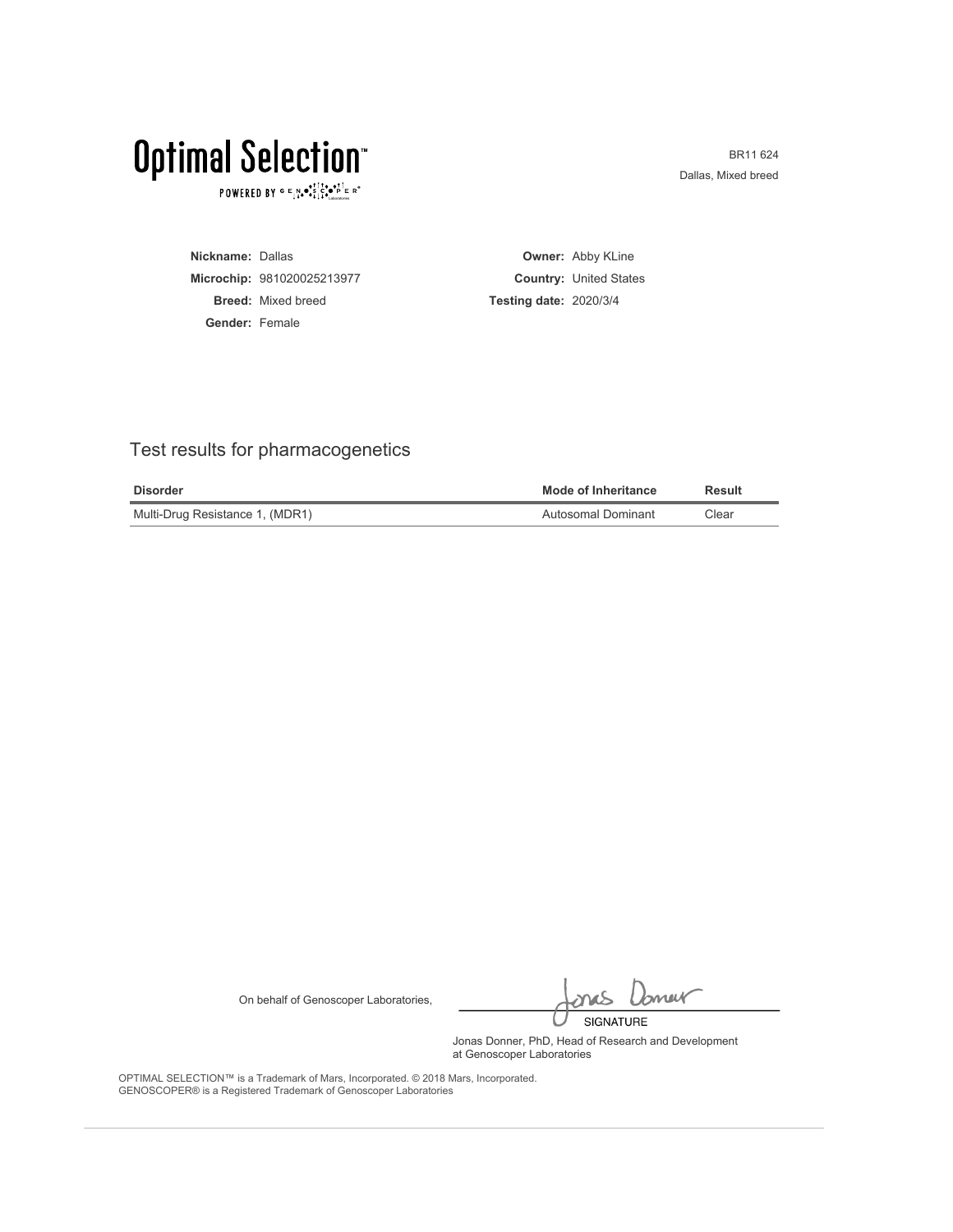$\texttt{POWERED BY} \overset{\text{\tiny{\textsf{GP}}}}{=} \mathbb{E}^{\text{N}}_{\text{14}} \bullet^{\bullet\uparrow\uparrow\uparrow\bullet}_{\text{24}} \mathbb{E}^{\bullet\uparrow\uparrow\bullet}_{\text{24}} \mathbb{E}^{\circ}$ 

BR11 624 Dallas, Mixed breed

| Nickname: Dallas      |                            |                               | <b>Owner: Abby KLine</b>      |
|-----------------------|----------------------------|-------------------------------|-------------------------------|
|                       | Microchip: 981020025213977 |                               | <b>Country: United States</b> |
|                       | <b>Breed:</b> Mixed breed  | <b>Testing date: 2020/3/4</b> |                               |
| <b>Gender: Female</b> |                            |                               |                               |

#### Test results - Traits - page 1

#### **Coat Type**

| Trait                                                                          |               | <b>Genotype Description</b>                                                                                                                                                                      |
|--------------------------------------------------------------------------------|---------------|--------------------------------------------------------------------------------------------------------------------------------------------------------------------------------------------------|
| Coat Length                                                                    | $\frac{1}{1}$ | The dog is genetically long-haired.                                                                                                                                                              |
| Furnishings / Improper Coat in AG/TC<br>Portuguese Water Dogs<br>(marker test) |               | The dog is likely genetically heterozygous at the furnishings locus, but may<br>express the phenotype.                                                                                           |
| KRT71 c.451C>T<br>(p. Arg151                                                   | C/T           | The dog is likely to have curly hair, if it is long-haired. The dog carries one<br>copy of the tested allele causing curly coat, and may also pass on the non-<br>curly allele to its offspring. |
| $MC5R$ c.237A>T                                                                | T/T           | The dog has two copies of the allele associated with low shedding. The<br>dog is likely average or low shedder.                                                                                  |
| SGK3 (p.Val96Glyfs)                                                            | $\frac{1}{1}$ | The dog does not carry the tested hairlessness allele of the American<br>Hairless Terrier.                                                                                                       |
| SGK3 c.137 138insT<br>(p.Glu47GIyfs)                                           | D/D           | The dog does not carry the tested hairlessness allele of the Scottish<br>Deerhound.                                                                                                              |

On behalf of Genoscoper Laboratories,

bnew SIGNATURE

Jonas Donner, PhD, Head of Research and Development at Genoscoper Laboratories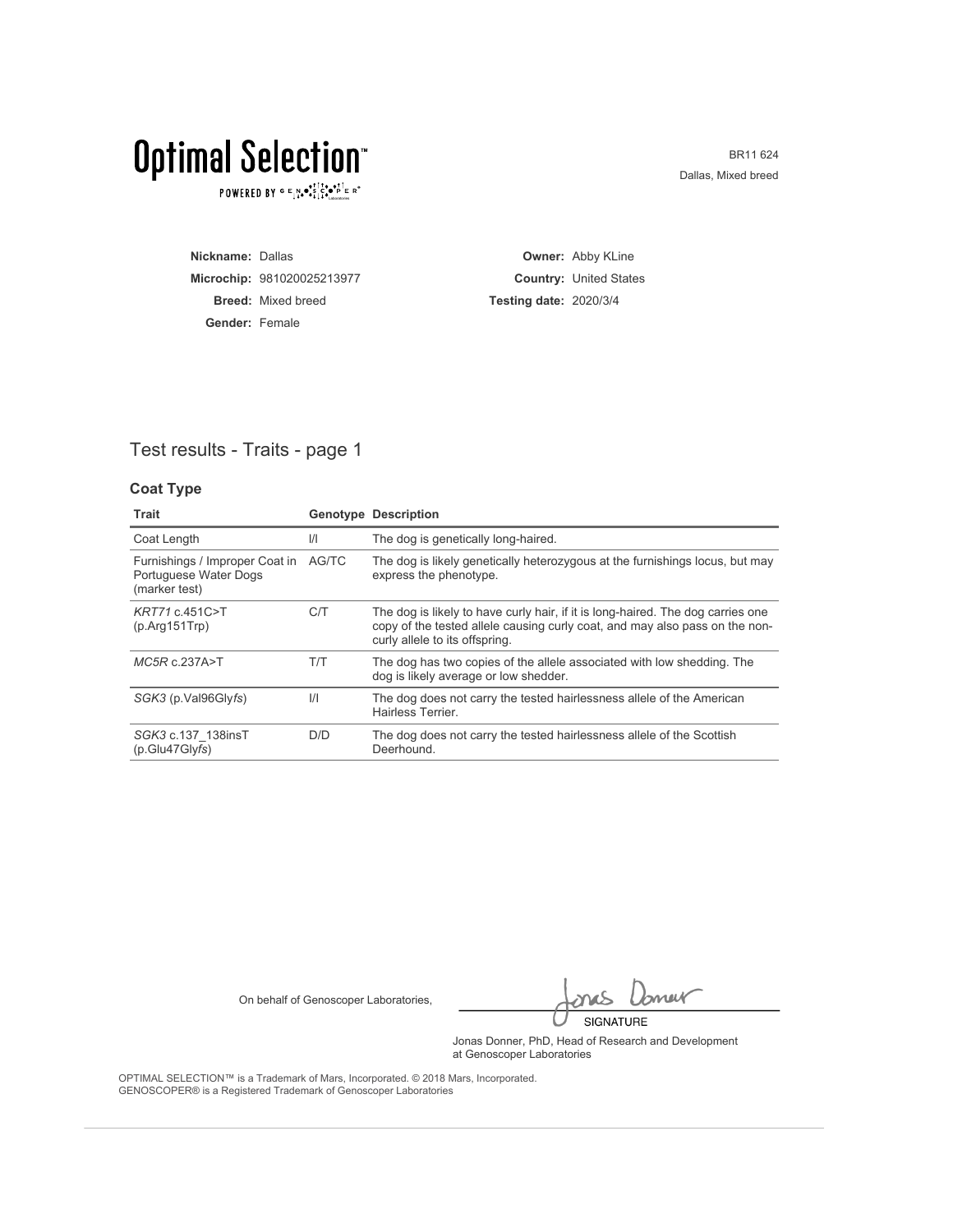$\texttt{POWERED BY} \overset{\text{\tiny{\textsf{GP}}}}{=} \mathbb{E}^{\text{N}}_{\text{14}} \bullet^{\bullet\uparrow\uparrow\uparrow\bullet}_{\text{24}} \mathbb{E}^{\bullet\uparrow\uparrow\bullet}_{\text{24}} \mathbb{E}^{\circ}$ 

BR11 624 Dallas, Mixed breed

| Nickname: Dallas      |                            |                               | <b>Owner: Abby KLine</b>      |
|-----------------------|----------------------------|-------------------------------|-------------------------------|
|                       | Microchip: 981020025213977 |                               | <b>Country: United States</b> |
|                       | <b>Breed:</b> Mixed breed  | <b>Testing date: 2020/3/4</b> |                               |
| <b>Gender: Female</b> |                            |                               |                               |

#### Test results - Traits - page 2

#### **Coat Colour**

| <b>Trait</b>                                          | Genotype          | <b>Description</b>                                                                                                                            |
|-------------------------------------------------------|-------------------|-----------------------------------------------------------------------------------------------------------------------------------------------|
| Colour Locus E -<br>Extensions                        | e/e               | The dog has recessive red coat colour.                                                                                                        |
| Colour Locus B - Brown                                | B/b               | The dog carries one copy of the b alleles causing brown pigment.                                                                              |
| Colour Locus K -<br>Dominant Black                    | kbr/ky    kbr/kbr | KB/ky    KB/kbr    The dog is genetically dominant black or brindle.                                                                          |
| Colour Locus A - Agouti                               | at/at             | The dog has genetically tan points or saddle tan pattern.                                                                                     |
| Colour Locus S - Piebald<br>or extreme white spotting | $S$ /sp           | The dog is likely to have solid coat colour or few white spots in its coat.                                                                   |
| Colour Locus H -<br>Harleguin                         | h/h               | The dog doesn't have harlequin pattern.                                                                                                       |
| Dilution (d <sup>2</sup> allele)                      | D/D               | The dog does not carry any copies of the rare d2 allele associated<br>with dilution in Chow Chow, French Bulldog, Sloughi and Thai Ridgeback. |
| Merle (M allele)                                      | m/m               | The dog is genetically non-merle and does not carry a SILV gene SINE<br>insertion.                                                            |
| Saddle Tan (RALY gene<br>dupl.)                       | dup/dup           | The dog may have tan points if it has tan point genotype at the A locus.                                                                      |
| Albinism (caL-allele)                                 | C/C               | The dog does not carry the tested mutation for albinism.                                                                                      |

On behalf of Genoscoper Laboratories,

bnew SIGNATURE

Jonas Donner, PhD, Head of Research and Development at Genoscoper Laboratories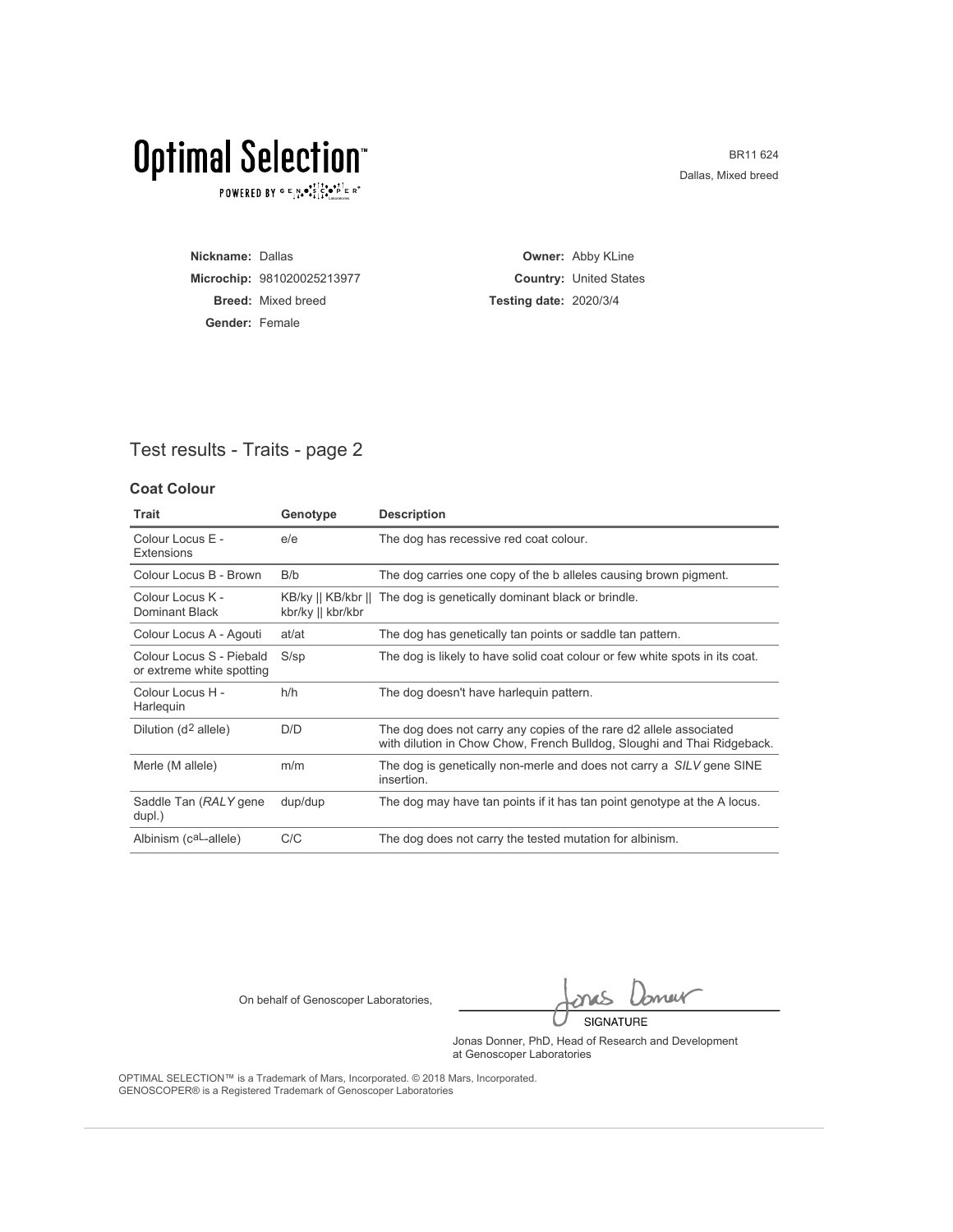$\texttt{POWERED BY} \overset{\text{\tiny{\textsf{GP}}}}{=} \mathbb{E}^{\text{N}}_{\text{14}} \bullet^{\bullet\uparrow\uparrow\uparrow\bullet}_{\text{24}} \mathbb{E}^{\bullet\uparrow\uparrow\bullet}_{\text{24}} \mathbb{E}^{\circ}$ 

BR11 624 Dallas, Mixed breed

| Nickname: Dallas      |                            |                               | <b>Owner: Abby KLine</b>      |
|-----------------------|----------------------------|-------------------------------|-------------------------------|
|                       | Microchip: 981020025213977 |                               | <b>Country: United States</b> |
|                       | <b>Breed:</b> Mixed breed  | <b>Testing date: 2020/3/4</b> |                               |
| <b>Gender: Female</b> |                            |                               |                               |

#### Test results - Traits - page 3

#### **Body Size**

| <b>Trait</b>                             |     | <b>Genotype Description</b>                                                                                                                                                                                         |
|------------------------------------------|-----|---------------------------------------------------------------------------------------------------------------------------------------------------------------------------------------------------------------------|
| IGF1<br>(chr15:41221438)                 | A/G | The dog is heterozygous for the ancestral allele. This means that it carries one copy of<br>the genetic allele typically associated with small body mass and one copy typically<br>associated with large body mass. |
| IGF1R c.611G>A<br>(p.Arg204His)          | G/G | The dog carries two ancestral alleles typically found in larger-sized breeds.                                                                                                                                       |
| ACSL4<br>chrX.82919525C>T                | C/C | The dog doesn't have the allele associated with large skeletal size and heavy muscling<br>with considerable back fat thickness.                                                                                     |
| IGSF1<br>p.Asp768Glu                     | C/C | The dog doesn't have the allele associated with heavy muscling                                                                                                                                                      |
| IRS4<br>chrX:82296039                    | G/G | The dog doesn't have the allele associated with large body size.                                                                                                                                                    |
| FGF4 insertion                           | D/D | The dog is homozygous for the ancient allele. The dog is likely to have legs of normal<br>length.                                                                                                                   |
| STC <sub>2</sub><br>(chr4:39182836)      | T/T | The dog has two copies of the ancestral allele associated with larger body size.                                                                                                                                    |
| GHR <sub>1</sub><br>(p.Glu191Lys)        | A/G | The dog carries one ancestral allele and one derived allele.                                                                                                                                                        |
| GHR <sub>2</sub><br>$(p. Pro177$ Leu $)$ | C/C | The dog has two copies of the ancestral allele associated with larger body size.                                                                                                                                    |
| HMGA2<br>(chr10:8348804)                 | G/G | The dog has two copies of the ancestral allele associated with larger body size.                                                                                                                                    |

On behalf of Genoscoper Laboratories,

bnew SIGNATURE

Jonas Donner, PhD, Head of Research and Development at Genoscoper Laboratories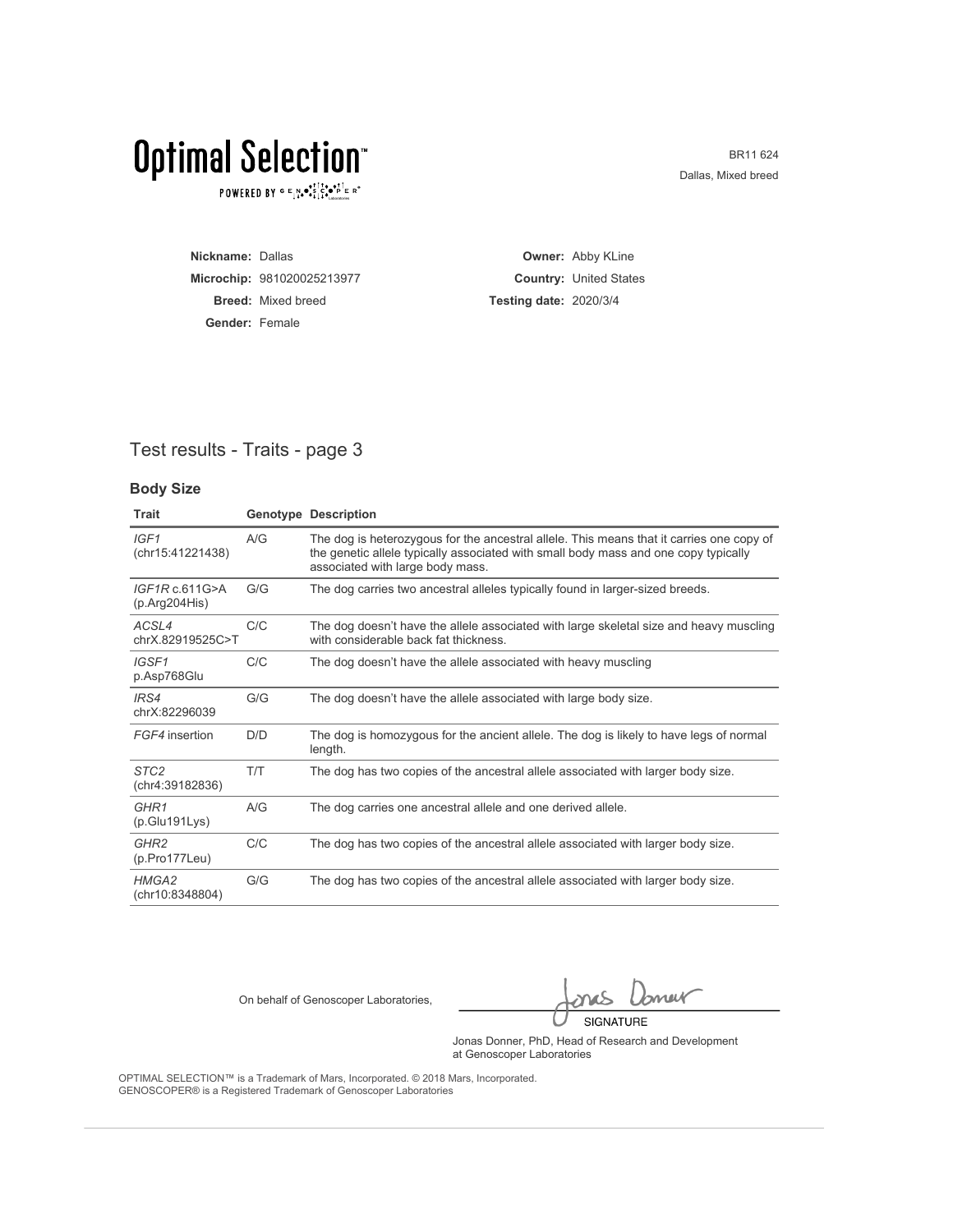$\texttt{POWERED BY} \overset{\text{\tiny{\textsf{GP}}}}{=} \mathbb{E}^{\text{N}}_{\text{14}} \bullet^{\bullet\uparrow\uparrow\uparrow\bullet}_{\text{24}} \mathbb{E}^{\bullet\uparrow\uparrow\bullet}_{\text{24}} \mathbb{E}^{\circ}$ 

BR11 624 Dallas, Mixed breed

| Nickname: Dallas      |                            |                               | <b>Owner: Abby KLine</b>      |
|-----------------------|----------------------------|-------------------------------|-------------------------------|
|                       | Microchip: 981020025213977 |                               | <b>Country: United States</b> |
|                       | <b>Breed:</b> Mixed breed  | <b>Testing date: 2020/3/4</b> |                               |
| <b>Gender: Female</b> |                            |                               |                               |

#### Test results - Traits - page 4

#### **Morphology**

| <b>Trait</b>                         |     | <b>Genotype Description</b>                                                                                                                                                 |
|--------------------------------------|-----|-----------------------------------------------------------------------------------------------------------------------------------------------------------------------------|
| BMP3 c.1344C>A C/C<br>(p.Phe448Leu)  |     | The dog does not carry the tested allele typically associated with shortened<br>head (brachycephaly). The dog is more likely to have an elongated<br>head (dolichocephaly). |
| SMOC <sub>2</sub>                    | A/A |                                                                                                                                                                             |
| chr10:11072007                       | C/C | The dog carries two copies of an allele typically associated with floppy ears. The dog is<br>more likely to have floppy than pricked ears.                                  |
| T c.189C>G<br>$(p.$ lle $63$ Met $)$ | C/C | The dog does not carry the tested bobtail-causing genetic variant. The dog is most likely<br>long-tailed.                                                                   |
| EPAS <sub>1</sub><br>(p.Gly305Ser)   | G/G | The dog does not carry the tested variant associated with adaptation to high altitudes.                                                                                     |
| LIMBR1 DC-1                          | G/G | The dog does not carry the tested allele associated with hind dewclaws in Asian breeds.<br>The dog is not likely to have hind dewclaws.                                     |
| LIMBR1 DC-2                          | G/G | The dog does not carry the tested allele associated with hind dewclaws in western<br>breeds. The dog is likely not to have hind dewclaws.                                   |
| AXL4                                 | D/D | The dog does not have the tested allele typically associated with blue eyes in Siberian<br>Huskies. The dog is likely to have brown eyes.                                   |

On behalf of Genoscoper Laboratories,

bnew SIGNATURE

Jonas Donner, PhD, Head of Research and Development at Genoscoper Laboratories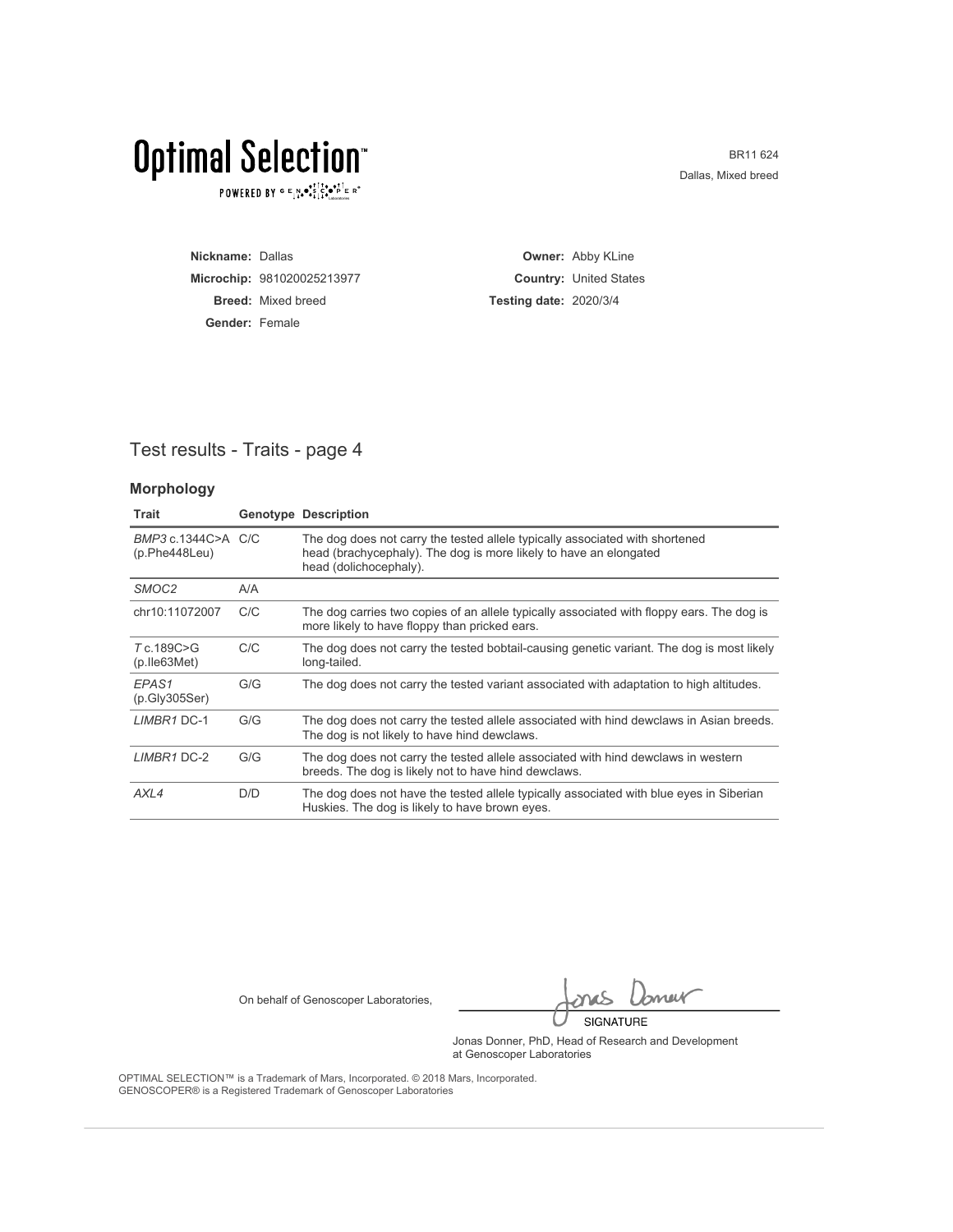BR11 624 Dallas, Mixed breed

### $\texttt{POWERED BY} \overset{\text{\tiny{\textsf{GP}}}}{=} \mathbb{E}^{\text{N}}_{\text{14}} \bullet^{\text{\tiny{\textsf{opt}}}}_{\text{\tiny{\textsf{14}}}} \mathbb{E}^{\bullet\bullet\text{PI}}_{\text{\tiny{\textsf{14}}}} \mathbb{E}^{\circ\text{-P}}$

#### Test results - Additional disorders found in other breeds - page 1

#### **Blood Disorders**

| <b>Disorder</b>                                                                                     | <b>Mode of Inheritance</b>                    | <b>Result</b> |
|-----------------------------------------------------------------------------------------------------|-----------------------------------------------|---------------|
| Canine Scott Syndrome, (CSS)                                                                        | Autosomal Recessive                           | Clear         |
| Factor IX Deficiency or Hemophilia B; mutation Gly379Glu                                            | <b>X-linked Recessive</b>                     | Clear         |
| Factor IX Deficiency or Hemophilia B; mutation originally found in Airedale<br>Terrier              | X-linked Recessive                            | Clear         |
| Factor IX Deficiency or Hemophilia B; mutation originally found in Lhasa<br>Apso                    | <b>X-linked Recessive</b>                     | Clear         |
| Factor VIII Deficiency or Hemophilia A; mutation originally found in Boxer                          | <b>X-linked Recessive</b>                     | Clear         |
| Factor VIII Deficiency or Hemophilia A; mutation originally found in<br>German Shepherd Dog         | X-linked Recessive                            | Clear         |
| Factor VIII Deficiency or Hemophilia A; mutation originally found in<br>Havanese                    | X-linked Recessive                            | Clear         |
| Factor VIII Deficiency or Hemophilia A; mutation originally found in Old<br><b>English Sheepdog</b> | X-linked Recessive                            | Clear         |
| Factor XI Deficiency                                                                                | Autosomal Dominant<br>(Incomplete Penetrance) | Clear         |
| Familial Congenital Methemoglobinemia; mutation originally found in<br>Pomeranian                   | <b>Autosomal Recessive</b>                    | Clear         |
| <b>Hereditary Elliptocytosis</b>                                                                    |                                               | Clear         |
| Pyruvate Kinase Deficiency; mutation originally found in Basenji                                    | <b>Autosomal Recessive</b>                    | Clear         |
| Pyruvate Kinase Deficiency; mutation originally found in Pug                                        | <b>Autosomal Recessive</b>                    | Clear         |
| Von Willebrand's Disease (vWD) Type 2                                                               | Autosomal Recessive                           | Clear         |
| Von Willebrand's Disease (vWD) Type 3; mutation originally found in<br>Kooikerhondje                | Autosomal Recessive                           | Clear         |
| Von Willebrand's Disease (vWD) Type 3; mutation originally found in<br><b>Scottish Terrier</b>      | <b>Autosomal Recessive</b>                    | Clear         |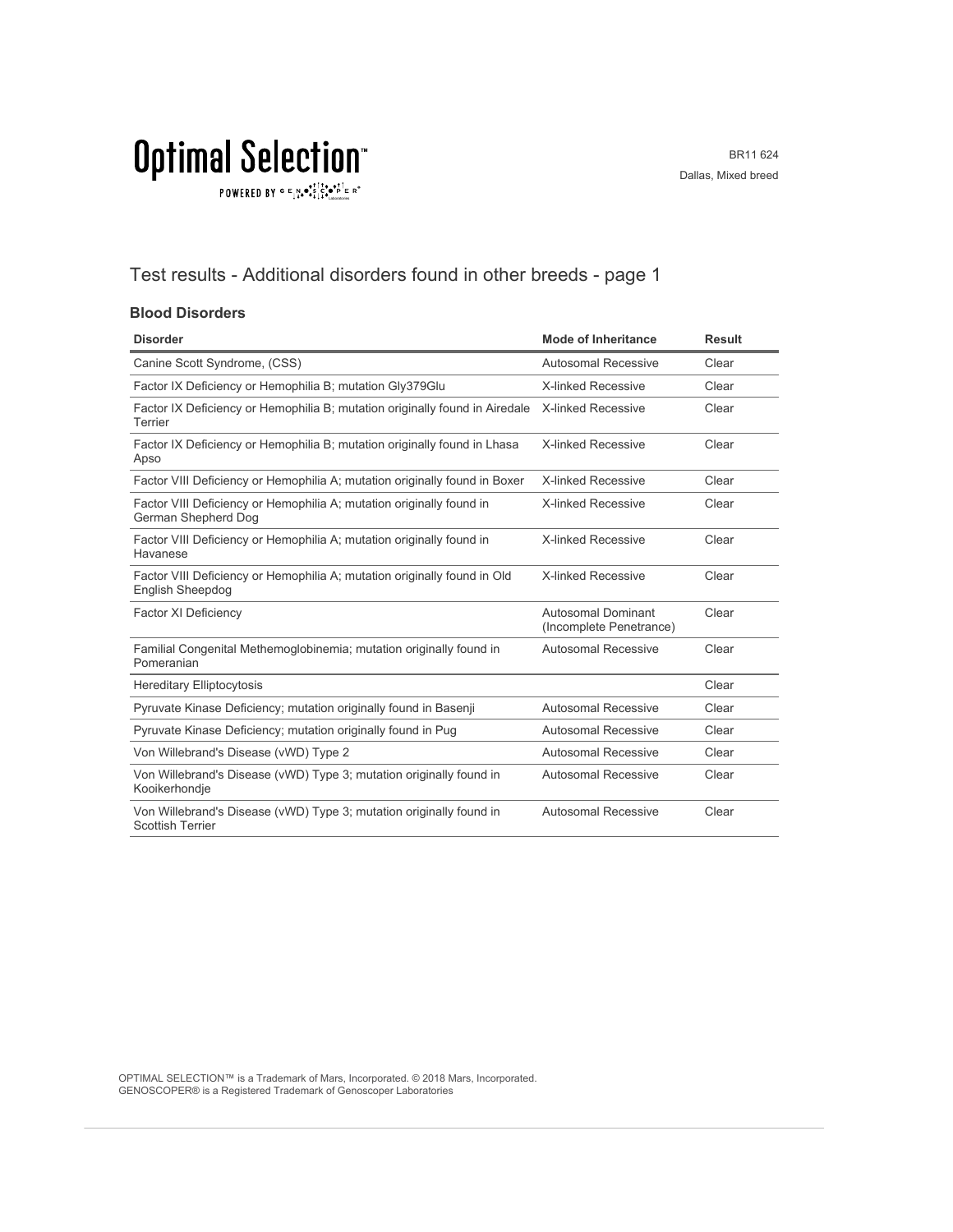$\texttt{POWERED BY} \overset{\text{\tiny{\textsf{GP}}}}{=} \mathbb{E}^{\text{N}}_{\text{14}} \bullet^{\text{\tiny{\textsf{opt}}}}_{\text{\tiny{\textsf{14}}}} \mathbb{E}^{\bullet\bullet\text{PI}}_{\text{\tiny{\textsf{14}}}} \mathbb{E}^{\circ\text{-P}}$ 

#### Test results - Additional disorders found in other breeds - page 2

#### **Ocular Disorders - page 1**

| <b>Disorder</b>                                                                                                           | <b>Mode of Inheritance</b>                            | <b>Result</b> |
|---------------------------------------------------------------------------------------------------------------------------|-------------------------------------------------------|---------------|
| Canine Multifocal Retinopathy 1, (CMR1); mutation originally found in<br>Mastiff-related breeds                           | <b>Autosomal Recessive</b>                            | Clear         |
| Canine Multifocal Retinopathy 2, (CMR2); mutation originally found in<br>Coton de Tulear                                  | <b>Autosomal Recessive</b>                            | Clear         |
| Canine Multifocal Retinopathy 3, (CMR3); mutation originally found in<br>Lapponian Herder                                 | <b>Autosomal Recessive</b>                            | Clear         |
| Cone Degeneration, (CD) or Achromatopsia; mutation originally found in<br>German Shepherd Dog                             | <b>Autosomal Recessive</b>                            | Clear         |
| Cone Degeneration, (CD) or Achromatopsia; mutation originally found in<br>German Shorthaired Pointer                      | <b>Autosomal Recessive</b>                            | Clear         |
| Cone-Rod Dystrophy, (cord1-PRA / crd4)                                                                                    | <b>Autosomal Recessive</b><br>(Incomplete Penetrance) | Clear         |
| Cone-Rod Dystrophy, Standard Wirehaired Dachshund, (crd SWD)                                                              | <b>Autosomal Recessive</b>                            | Clear         |
| Congenital Eye Disease; mutation originally found in Irish Soft-Coated<br><b>Wheaten Terrier</b>                          | <b>Autosomal Recessive</b>                            | Clear         |
| Early Onset PRA (EOPRA); mutation originally found in Portuguese Water Autosomal Recessive<br>Dog                         |                                                       | Clear         |
| Generalized Progressive Retinal Atrophy                                                                                   | Autosomal Recessive                                   | Clear         |
| Goniodysgenesis and glaucoma; mutation originally found in Border Collie                                                  | <b>Autosomal Recessive</b>                            | Clear         |
| Italian Greyhound Progressive Retinal Atrophy 1 (IG-PRA1)                                                                 | <b>Autosomal Recessive</b>                            | Clear         |
| Primary Open Angle Glaucoma, (POAG); mutation originally found in<br>Basset Fauve de Bretagne                             | <b>Autosomal Recessive</b>                            | Clear         |
| Primary Open Angle Glaucoma, (POAG); mutation originally found in Petit<br><b>Basset Griffon Vendeen</b>                  | Autosomal Recessive                                   | Clear         |
| Primary lens luxation (PLL) and glaucoma; mutation originally found in<br>Shar Pei                                        | <b>Autosomal Recessive</b>                            | Clear         |
| Progressive Retinal Atrophy (PRA4); mutation originally found in Lhasa<br>Apso                                            | <b>Autosomal Recessive</b>                            | Clear         |
| Progressive Retinal Atrophy Type III, (PRA type III); mutation originally<br>found in Tibetan Spaniel and Tibetan Terrier | <b>Autosomal Recessive</b>                            | Clear         |
| Progressive Retinal Atrophy, (CNGA1-PRA); mutation originally found in<br><b>Shetland Sheepdog</b>                        | <b>Autosomal Recessive</b>                            | Clear         |
| Progressive Retinal Atrophy, (PAP1 PRA); mutation originally found in<br>Papillon and Phalene                             | <b>Autosomal Recessive</b>                            | Clear         |
| Progressive Retinal Atrophy, (PRA); mutation originally found in Swedish<br>Vallhund                                      | <b>Autosomal Recessive</b>                            | Clear         |
| Rod-Cone Dysplasia 1a, (rdc1a); mutation originally found in Sloughi                                                      | <b>Autosomal Recessive</b>                            | Clear         |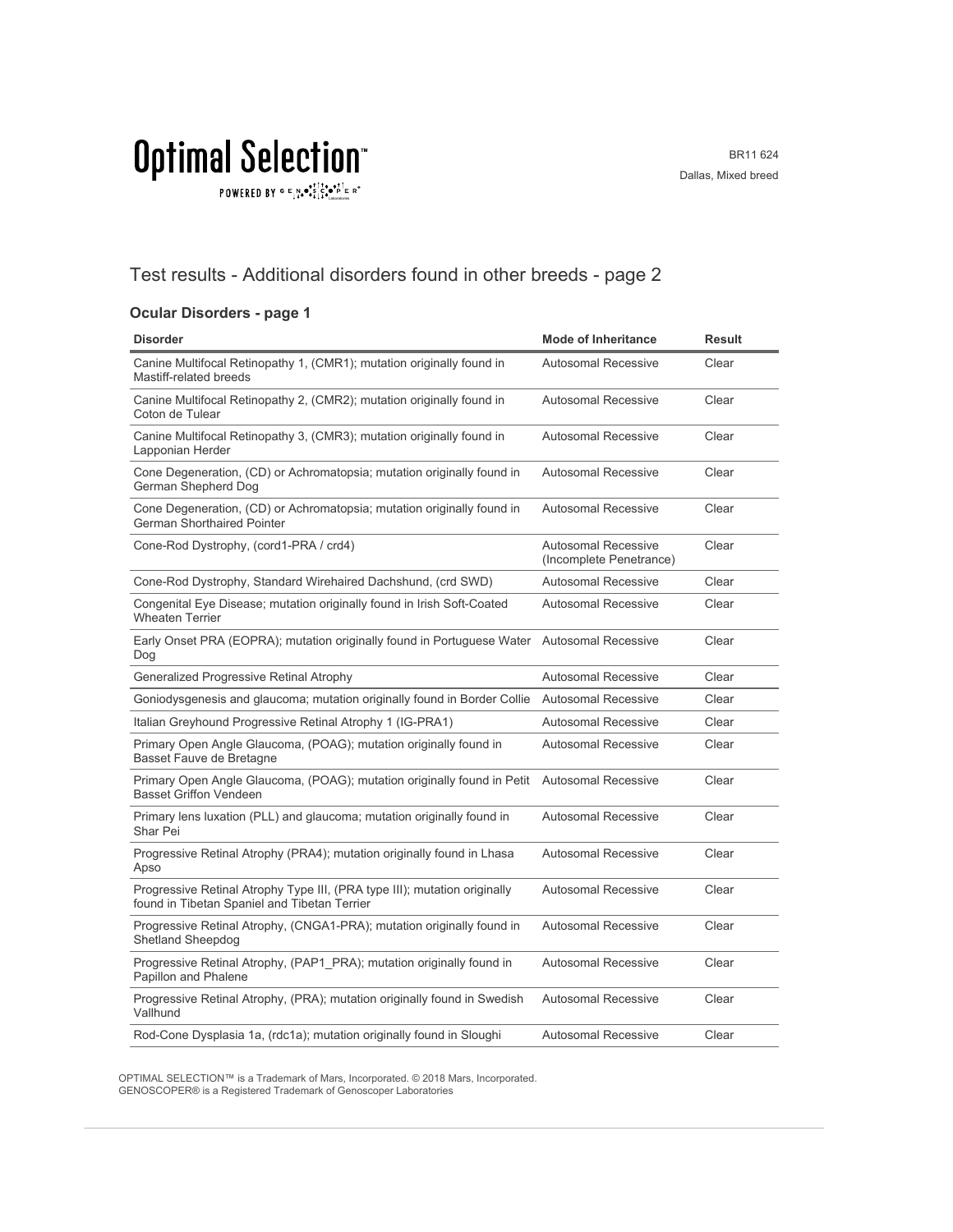$\texttt{POWERED BY} \texttt{G} \xrightarrow{E} \texttt{N} \bullet \texttt{S}^\texttt{t\top} \texttt{C} \bullet \texttt{P}^\texttt{t\top} \texttt{E} \texttt{R}^\circ$ 

#### Test results - Additional disorders found in other breeds - page 3

#### **Ocular Disorders - page 2**

| <b>Disorder</b>                                                                                 | Mode of Inheritance        | <b>Result</b> |
|-------------------------------------------------------------------------------------------------|----------------------------|---------------|
| X-Linked Progressive Retinal Atrophy 1, (XLPRA1)                                                | X-linked Recessive         | Clear         |
| <b>Cardiac Disorders</b>                                                                        |                            |               |
| <b>Disorder</b>                                                                                 | Mode of Inheritance        | Result        |
| Dilated Cardiomyopathy, (DCM); mutation originally found in Schnauzer                           | Autosomal Recessive        | Clear         |
| Long QT Syndrome                                                                                | Autosomal Dominant         | Clear         |
| <b>Endocrine Disorders</b>                                                                      |                            |               |
| <b>Disorder</b>                                                                                 | <b>Mode of Inheritance</b> | Result        |
| Congenital Dyshormonogenic Hypothyroidism with Goiter; mutation<br>originally found in Shih Tzu | <b>Autosomal Recessive</b> | Clear         |

#### **Immunological Disorders**

| <b>Disorder</b>                                                                                         | <b>Mode of Inheritance</b> | <b>Result</b> |
|---------------------------------------------------------------------------------------------------------|----------------------------|---------------|
| Autosomal Recessive Severe Combined Immunodeficiency, (ARSCID)                                          | Autosomal Recessive        | Clear         |
| Myeloperoxidase Deficiency                                                                              | Autosomal Recessive        | Clear         |
| Severe Combined Immunodeficiency in Frisian Water Dogs, (SCID)                                          | Autosomal Recessive        | Clear         |
| X-Linked Severe Combined Immunodeficiency (XSCID); mutation<br>originally found in Basset Hound         | X-linked Recessive         | Clear         |
| X-Linked Severe Combined Immunodeficiency (XSCID); mutation<br>originally found in Cardigan Welsh Corgi | X-linked Recessive         | Clear         |

Congenital Hypothyroidism; mutation originally found in Tenterfield Terrier Autosomal Recessive Clear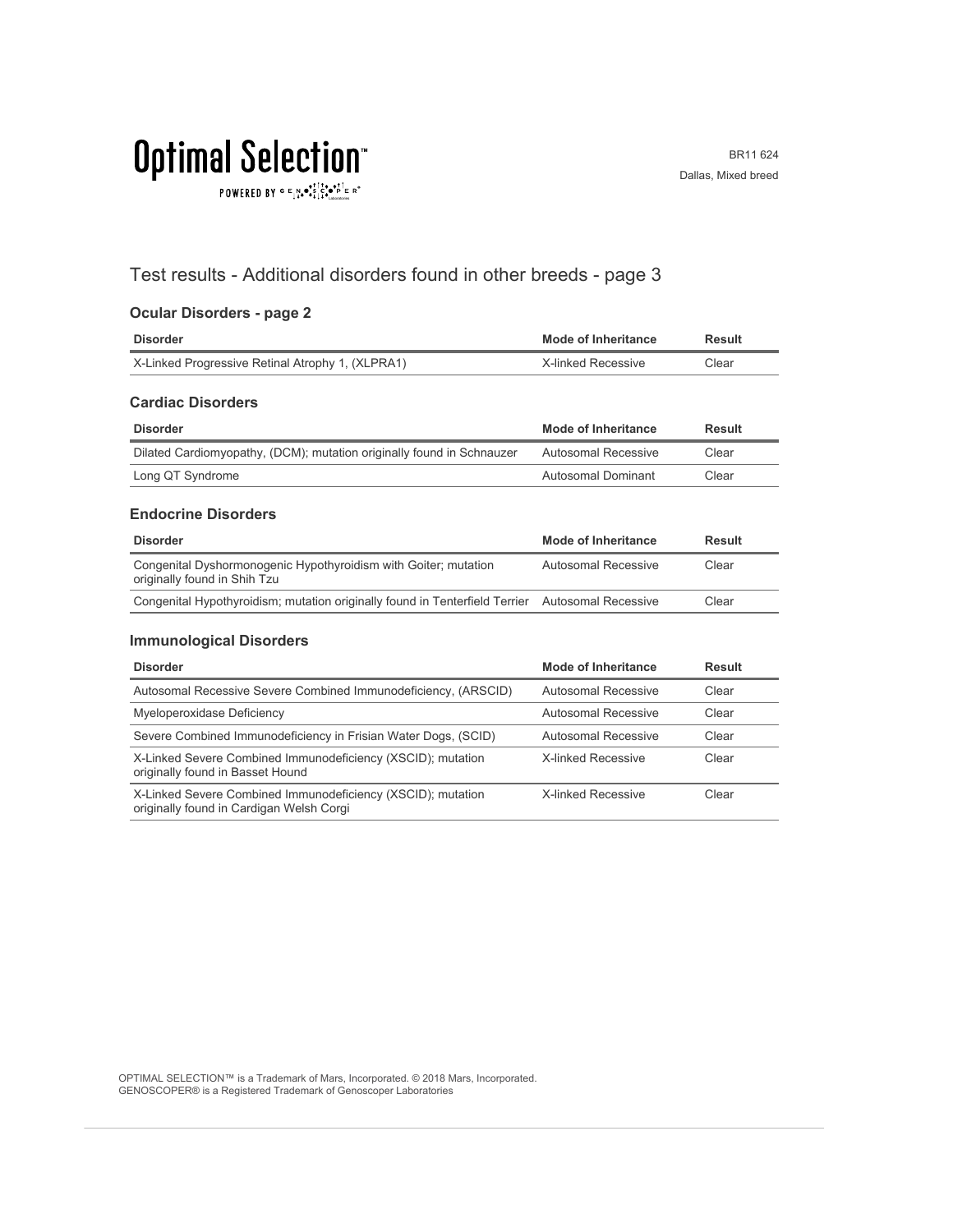$\texttt{POWERED BY} \overset{\text{G}}{=} \underset{\textbf{1}}{\text{N}} \bullet \overset{\text{G}}{\text{S}} \underset{\textbf{1}}{\overset{\text{I}}{\text{I}}}\circ \overset{\text{G}}{\bullet}\overset{\text{F}}{\text{I}} \underset{\text{the becomes}}{\overset{\text{G}}{\text{F}}} \mathbb{R}^\circ$ 

#### Test results - Additional disorders found in other breeds - page 4

#### **Renal Disorders**

| <b>Disorder</b>                                                                                                | Mode of Inheritance       | <b>Result</b> |
|----------------------------------------------------------------------------------------------------------------|---------------------------|---------------|
| Cystic Renal Dysplasia and Hepatic Fibrosis; mutation originally found in<br>Norwich Terrier                   | Autosomal Recessive       | Clear         |
| Cystinuria Type I-A; mutation originally found in Newfoundland Dog                                             | Autosomal Recessive       | Clear         |
| Fanconi Syndrome                                                                                               | Autosomal Recessive       | Clear         |
| Polycystic Kidney Disease in Bull Terriers, (BTPKD)                                                            | Autosomal Dominant        | Clear         |
| Primary Hyperoxaluria, (PH); mutation originally found in Coton de Tulear                                      | Autosomal Recessive       | Clear         |
| X-Linked Hereditary Nephropathy, (XLHN)                                                                        | <b>X-linked Recessive</b> | Clear         |
| X-Linked Hereditary Nephropathy, (XLHN); mutation originally found in<br>Navasota Dog                          | X-linked Recessive        | Clear         |
| Xanthinuria, Type 2a; mutation originally found in Toy Manchester Terrier                                      | Autosomal Recessive       | Clear         |
| Xanthinuria, Type 2b; mutation originally found in Cavalier King Charles<br>Spaniel and English Cocker Spaniel | Autosomal Recessive       | Clear         |

#### **Metabolic Disorders**

| <b>Disorder</b>                                                                                     | Mode of Inheritance | <b>Result</b> |
|-----------------------------------------------------------------------------------------------------|---------------------|---------------|
| Glycogen Storage Disease Type II or Pompe's Disease, (GSD II)                                       | Autosomal Recessive | Clear         |
| Glycogen Storage Disease Type IIIa, (GSD IIIa)                                                      | Autosomal Recessive | Clear         |
| Glycogen Storage Disease Type Ia, (GSD Ia)                                                          | Autosomal Recessive | Clear         |
| Mucopolysaccharidosis Type IIIA, (MPS IIIA); mutation originally found in<br>Dachshund              | Autosomal Recessive | Clear         |
| Mucopolysaccharidosis Type IIIA, (MPS IIIA); mutation originally found in<br>New Zealand Huntaway   | Autosomal Recessive | Clear         |
| Mucopolysaccharidosis Type VII, (MPS VII); mutation originally found in<br><b>Brazilian Terrier</b> | Autosomal Recessive | Clear         |
| Pyruvate Dehydrogenase Phosphatase 1 (PDP1) Deficiency                                              | Autosomal Recessive | Clear         |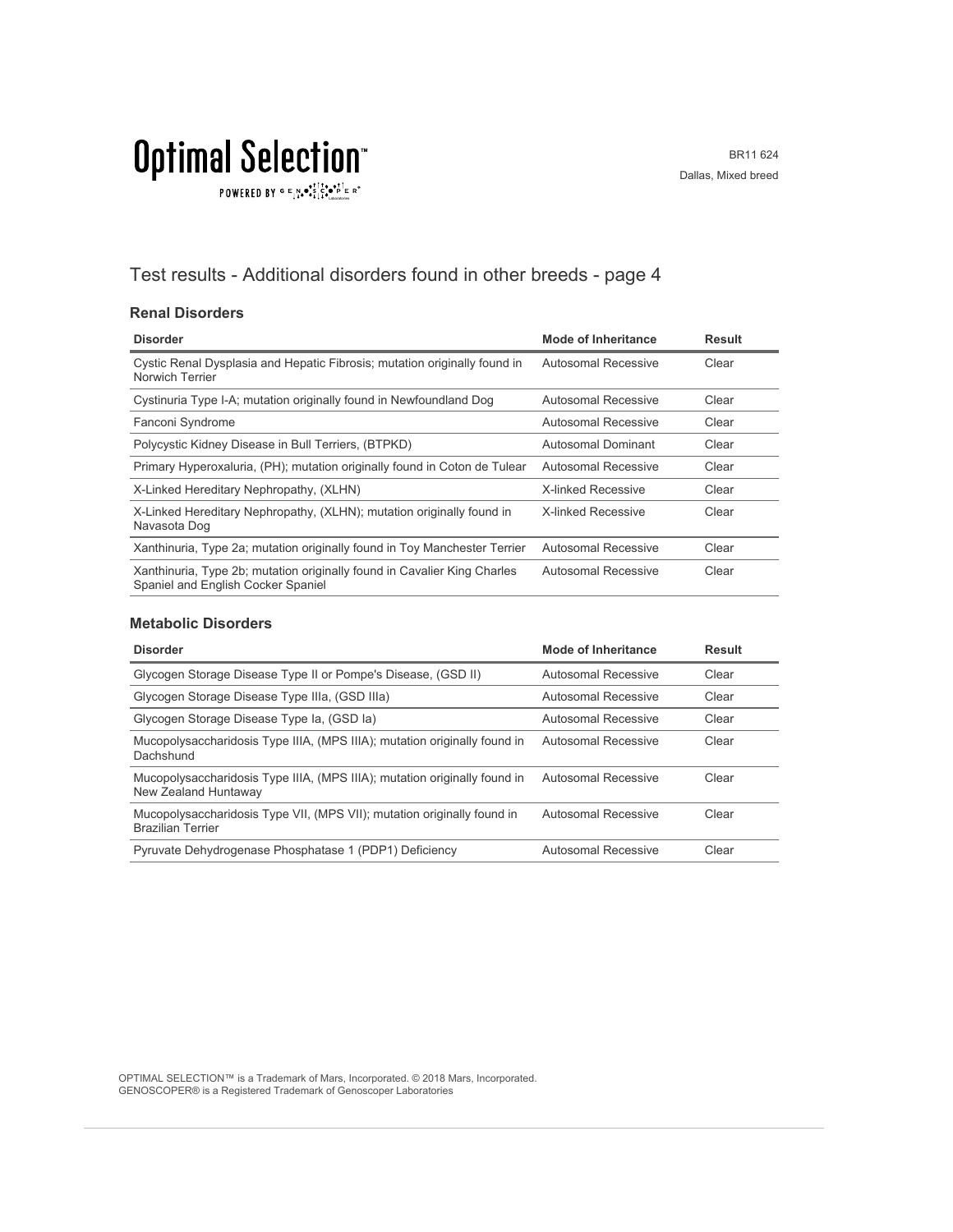### $\texttt{POWERED BY} \overset{\text{\tiny{\textsf{GP}}}}{=} \mathbb{E}^{\text{N}}_{\text{14}} \bullet^{\text{\tiny{\textsf{opt}}}}_{\text{\tiny{\textsf{14}}}} \mathbb{E}^{\bullet\bullet\text{PI}}_{\text{\tiny{\textsf{14}}}} \mathbb{E}^{\circ\text{-P}}$

#### Test results - Additional disorders found in other breeds - page 5

#### **Muscular Disorders**

| <b>Disorder</b>                                                                                   | Mode of Inheritance       | <b>Result</b> |
|---------------------------------------------------------------------------------------------------|---------------------------|---------------|
| Cavalier King Charles Spaniel Muscular Dystrophy, (CKCS-MD)                                       | <b>X-linked Recessive</b> | Clear         |
| Centronuclear Myopathy, (CNM); mutation originally found in Great Dane                            | Autosomal Recessive       | Clear         |
| Duchenne or Dystrophin Muscular Dystrophy, (DMD); mutation originally<br>found in Norfolk Terrier | <b>X-linked Recessive</b> | Clear         |
| Muscular Dystrophy, Ullrich-type; mutation originally found in Landseer                           | Autosomal Recessive       | Clear         |
| Myotonia Congenita; mutation originally found in Australian Cattle Dog                            | Autosomal Recessive       | Clear         |
| Myotubular Myopathy; mutation originally found in Rottweiler                                      | <b>X-linked Recessive</b> | Clear         |
| Nemaline Myopathy; mutation originally found in American Bulldog                                  | Autosomal Recessive       | Clear         |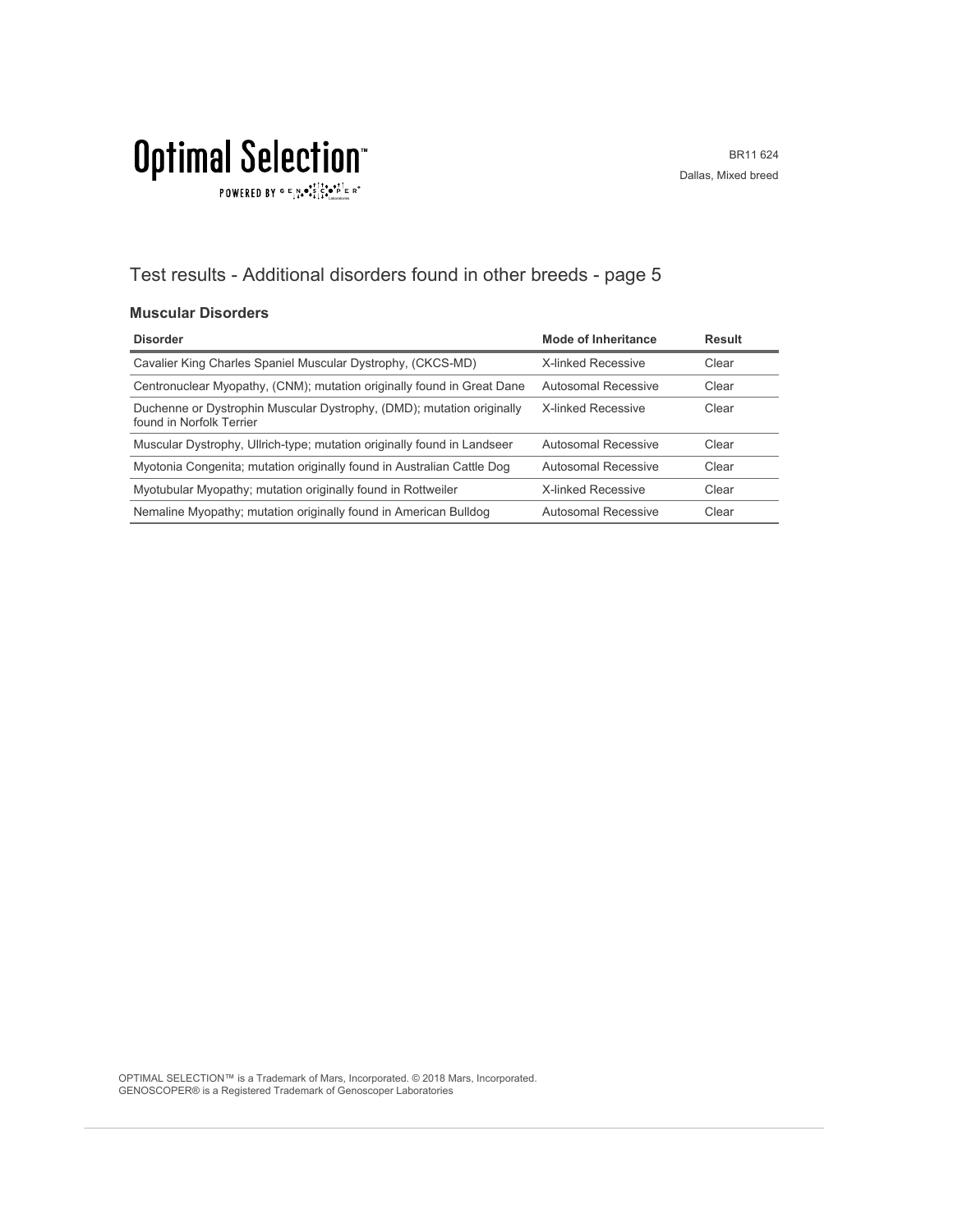$\texttt{POWERED BY} \overset{\text{\tiny{\textsf{GP}}}}{=} \mathbb{E}^{\text{N}}_{\text{14}} \bullet^{\text{\tiny{\textsf{opt}}}}_{\text{\tiny{\textsf{14}}}} \mathbb{E}^{\bullet\bullet\text{PI}}_{\text{\tiny{\textsf{14}}}} \mathbb{E}^{\circ\text{-P}}$ 

#### Test results - Additional disorders found in other breeds - page 6

#### **Neurological Disorders - page 1**

| <b>Disorder</b>                                                                                           | <b>Mode of Inheritance</b> | <b>Result</b> |
|-----------------------------------------------------------------------------------------------------------|----------------------------|---------------|
| Acral Mutilation Syndrome, (AMS)                                                                          | <b>Autosomal Recessive</b> | Clear         |
| Alexander Disease (AxD); mutation originally found in Labrador Retriever                                  | <b>Autosomal Dominant</b>  | Clear         |
| Bandera's Neonatal Ataxia, (BNAt)                                                                         | Autosomal Recessive        | Clear         |
| Benign Familial Juvenile Epilepsy or Remitting Focal Epilepsy                                             | <b>Autosomal Recessive</b> | Clear         |
| Cerebellar Cortical Degeneration, (CCD); mutation originally found in<br>Vizsla                           | Autosomal Recessive        | Clear         |
| Cerebral Dysfunction; mutation originally found in Friesian Stabyhoun                                     | Autosomal Recessive        | Clear         |
| Dandy-Walker-Like Malformation (DWLM); mutation originally found in<br>Eurasier                           | <b>Autosomal Recessive</b> | Clear         |
| Hereditary Ataxia; mutation originally found in in Norwegian Buhund                                       | Autosomal Recessive        | Clear         |
| Juvenile Myoclonic Epilepsy, (JME); mutation originally found in<br>Rhodesian Ridgeback                   | <b>Autosomal Recessive</b> | Clear         |
| Juvenile encephalopathy; mutation originally found in Parson Russell<br>Terrier                           | <b>Autosomal Recessive</b> | Clear         |
| L-2-Hydroxyglutaric aciduria, (L2HGA); mutation originally found in West<br><b>Highland White Terrier</b> | <b>Autosomal Recessive</b> | Clear         |
| Lagotto Storage Disease, (LSD)                                                                            | <b>Autosomal Recessive</b> | Clear         |
| Neonatal Cerebellar Cortical Degeneration or Cerebellar Abiotrophy,<br>(NCCD)                             | <b>Autosomal Recessive</b> | Clear         |
| Neonatal Encephalopathy with Seizures, (NEWS)                                                             | Autosomal Recessive        | Clear         |
| Neuroaxonal Dystrophy (NAD); mutation originally found in Rottweiler                                      | <b>Autosomal Recessive</b> | Clear         |
| Neuroaxonal Dystrophy (NAD); mutation originally found in Spanish Water Autosomal Recessive<br>Dog        |                            | Clear         |
| Neuroaxonal Dystrophy, (NAD); mutation originally found in Papillon                                       | <b>Autosomal Recessive</b> | Clear         |
| Neuronal Ceroid Lipofuscinosis 1, (NCL1); mutation originally found in<br>Dachshund                       | Autosomal Recessive        | Clear         |
| Neuronal Ceroid Lipofuscinosis 8, (NCL8); mutation originally found in<br>Alpine Dachsbracke              | <b>Autosomal Recessive</b> | Clear         |
| Neuronal Ceroid Lipofuscinosis 8, (NCL8); mutation originally found in<br><b>English Setter</b>           | <b>Autosomal Recessive</b> | Clear         |
| Neuronal Ceroid Lipofuscinosis, (NCL7); mutation originally found in<br>Chinese Crested Dog and Chihuahua | Autosomal Recessive        | Clear         |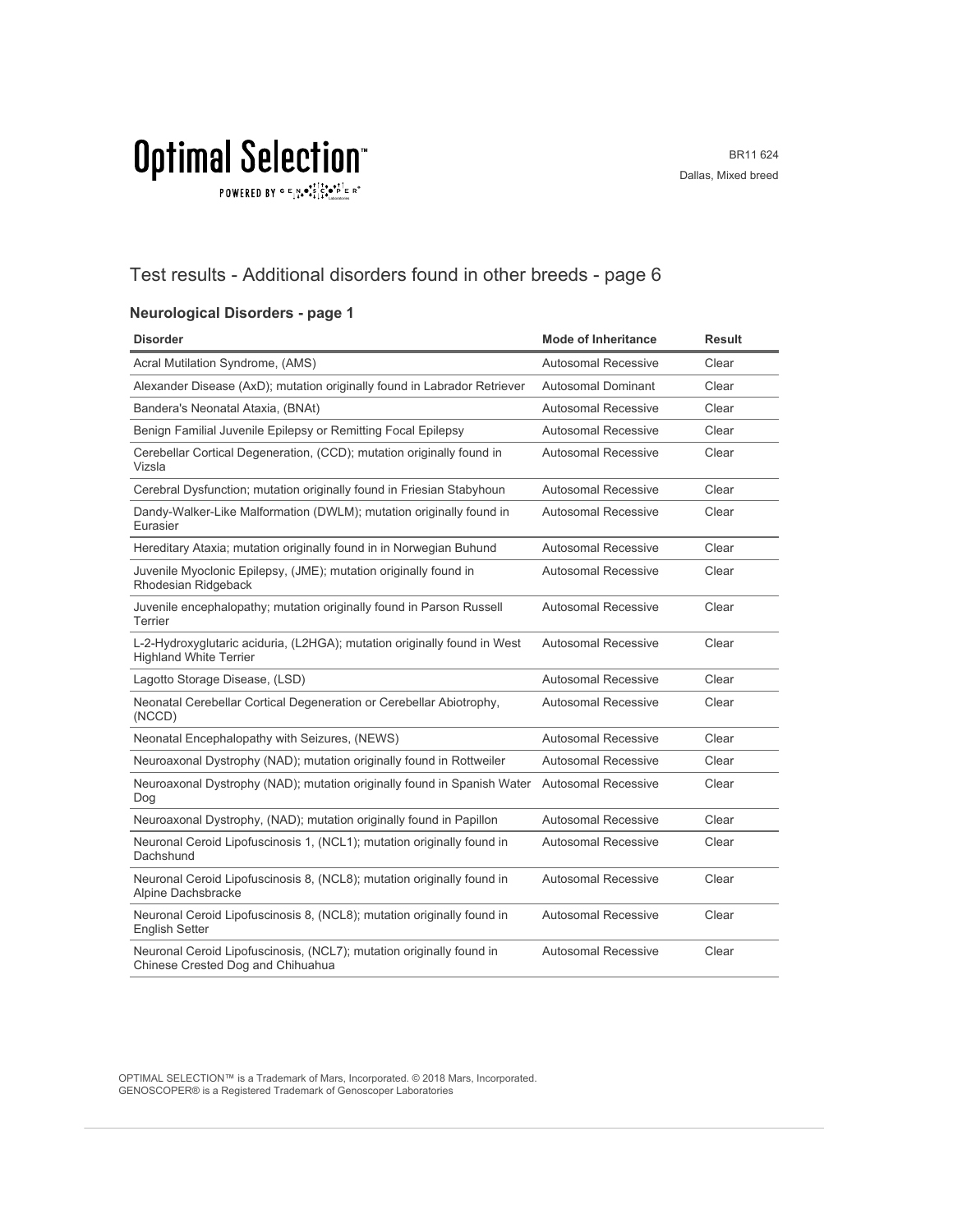$\texttt{POWERED BY} \overset{\text{G}}{=} \underset{\textbf{1}}{\text{N}} \bullet \overset{\text{G}}{\text{S}} \underset{\textbf{1}}{\overset{\text{I}}{\text{I}}}\circ \overset{\text{G}}{\bullet}\overset{\text{F}}{\text{I}} \underset{\text{the becomes}}{\overset{\text{G}}{\text{F}}} \mathbb{R}^\circ$ 

#### Test results - Additional disorders found in other breeds - page 7

#### **Neurological Disorders - page 2**

| <b>Disorder</b>                                                                                                                   | <b>Mode of Inheritance</b> | <b>Result</b> |
|-----------------------------------------------------------------------------------------------------------------------------------|----------------------------|---------------|
| Polyneuropathy with ocular abnormalities and neuronal vacuolation,<br>(POANV); mutation originally found in Black Russian Terrier | Autosomal Recessive        | Clear         |
| Progressive Early-Onset Cerebellar Ataxia; mutation originally found in<br>Finnish Hound                                          | Autosomal Recessive        | Clear         |
| Shaking Puppy Spongiform LeucoEncephaloMyelopathy, (SLEM);<br>mutation originally found in Border Terrier                         | Autosomal Recessive        | Clear         |
| Spongy Degeneration with Cerebellar Ataxia, (SDCA2); mutation originally Autosomal Recessive<br>found in Belgian Shepherd Dog     |                            | Clear         |
| X-Linked Tremors; mutation originally found in English Springer Spaniel                                                           | <b>X-linked Recessive</b>  | Clear         |

#### **Neuromuscular Disorders**

| <b>Disorder</b>                                                                                                        | <b>Mode of Inheritance</b> | <b>Result</b> |
|------------------------------------------------------------------------------------------------------------------------|----------------------------|---------------|
| Congenital Myasthenic Syndrome (CMS); mutation originally found in<br>Labrador Retriever                               | Autosomal Recessive        | Clear         |
| Congenital Myasthenic Syndrome, (CMS); mutation originally found in Jack Autosomal Recessive<br><b>Russell Terrier</b> |                            | Clear         |
| Congenital Myasthenic Syndrome, (CMS); mutation originally found in Old Autosomal Recessive<br>Danish Pointing Dog     |                            | Clear         |
| GM1 Gangliosidosis; mutation originally found in Portuguese Water Dog                                                  | Autosomal Recessive        | Clear         |
| GM2 Gangliosidosis; mutation originally found in Toy Poodle                                                            | Autosomal Recessive        | Clear         |
| Globoid Cell Leukodystrophy or Krabbe Disease, (GLD); mutation<br>originally found in Irish Setter                     | Autosomal Recessive        | Clear         |
| Paroxysmal Dyskinesia, (PxD); mutation originally found in Irish Soft<br>Coated Wheaten Terrier                        | Autosomal Recessive        | Clear         |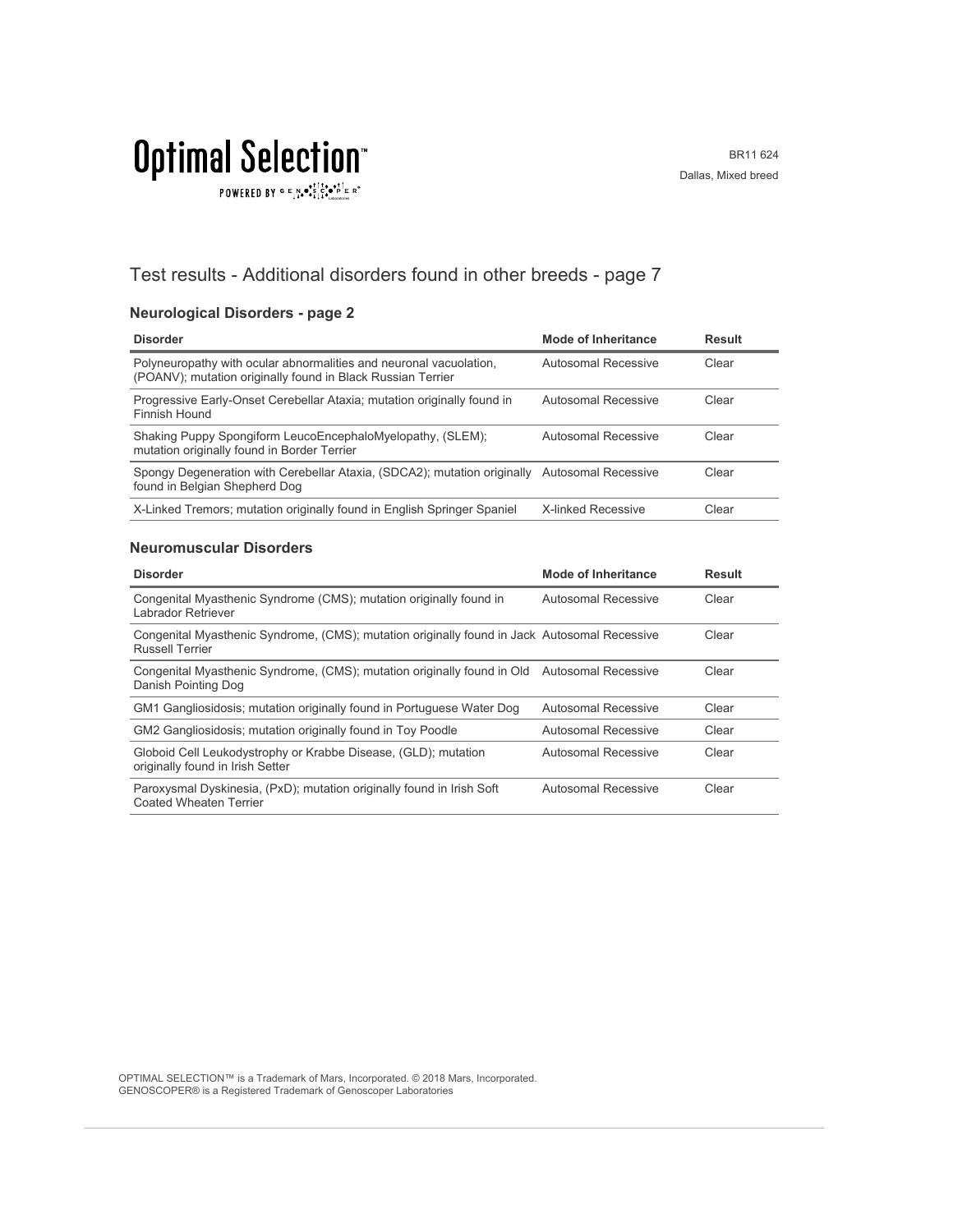$\texttt{POWERED BY} \overset{\text{G}}{=} \underset{\textbf{1}}{\text{N}} \bullet \overset{\text{G}}{\text{S}} \underset{\textbf{1}}{\overset{\text{I}}{\text{I}}}\circ \overset{\text{G}}{\bullet}\overset{\text{F}}{\text{I}} \underset{\text{the becomes}}{\overset{\text{G}}{\text{F}}} \mathbb{R}^\circ$ 

#### Test results - Additional disorders found in other breeds - page 8

#### **Skeletal Disorders**

| <b>Disorder</b>                                                                                                                      | Mode of Inheritance | <b>Result</b> |
|--------------------------------------------------------------------------------------------------------------------------------------|---------------------|---------------|
| Cleft Palate; Cleft Lip and Palate with Syndactyly; ADAMTS20 gene<br>mutation originally found in Nova Scotia Duck Tolling Retriever | Autosomal Recessive | Clear         |
| Cleft Palate; DLX6 gene mutation originally found in Nova Scotia Duck<br><b>Tolling Retriever</b>                                    | Autosomal Recessive | Clear         |
| Osteochondromatosis; mutation originally found in American Staffordshire<br>Terrier                                                  | Autosomal Dominant  | Clear         |
| Osteogenesis Imperfecta, (OI); mutation originally found in Beagle                                                                   | Autosomal Dominant  | Clear         |
| Skeletal Disease (Hypophosphatasia); mutation originally found in Karelian Autosomal Recessive<br>Bear Dog                           |                     | Clear         |
| Spondylocostal Dysostosis                                                                                                            | Autosomal Recessive | Clear         |
| Van den Ende-Gupta Syndrome, (VDEGS)                                                                                                 | Autosomal Recessive | Clear         |

#### **Dermal Disorders**

| <b>Disorder</b>                                                                                                                   | Mode of Inheritance        | <b>Result</b> |
|-----------------------------------------------------------------------------------------------------------------------------------|----------------------------|---------------|
| Dystrophic Epidermolysis Bullosa; mutation originally found in Central<br>Asian Ovcharka                                          | Autosomal Recessive        | Clear         |
| Dystrophic Epidermolysis Bullosa; mutation originally found in Golden<br>Retriever                                                | <b>Autosomal Recessive</b> | Clear         |
| Epidermolytic Hyperkeratosis                                                                                                      | Autosomal Recessive        | Clear         |
| Focal Non-Epidermolytic Palmoplantar Keratoderma, (FNEPPK); mutation Autosomal Recessive<br>originally found in Doque de Bordeaux |                            | Clear         |
| Hereditary Nasal Parakeratosis, (HNPK); mutation originally found in<br>Greyhound                                                 | Autosomal Recessive        | Clear         |
| Ichthyosis; mutation originally found in American Bulldog                                                                         | Autosomal Recessive        | Clear         |
| Ichthyosis; mutation originally found in Great Dane                                                                               | Autosomal Recessive        | Clear         |
| Lethal Acrodermatitis, (LAD); mutation originally found in in Bull Terrier and Autosomal Recessive<br>Miniature Bull Terrier      |                            | Clear         |
| Ligneous Membranitis                                                                                                              | Autosomal Recessive        | Clear         |
| X-Linked Ectodermal Dysplasia, (XHED)                                                                                             | X-linked Recessive         | Clear         |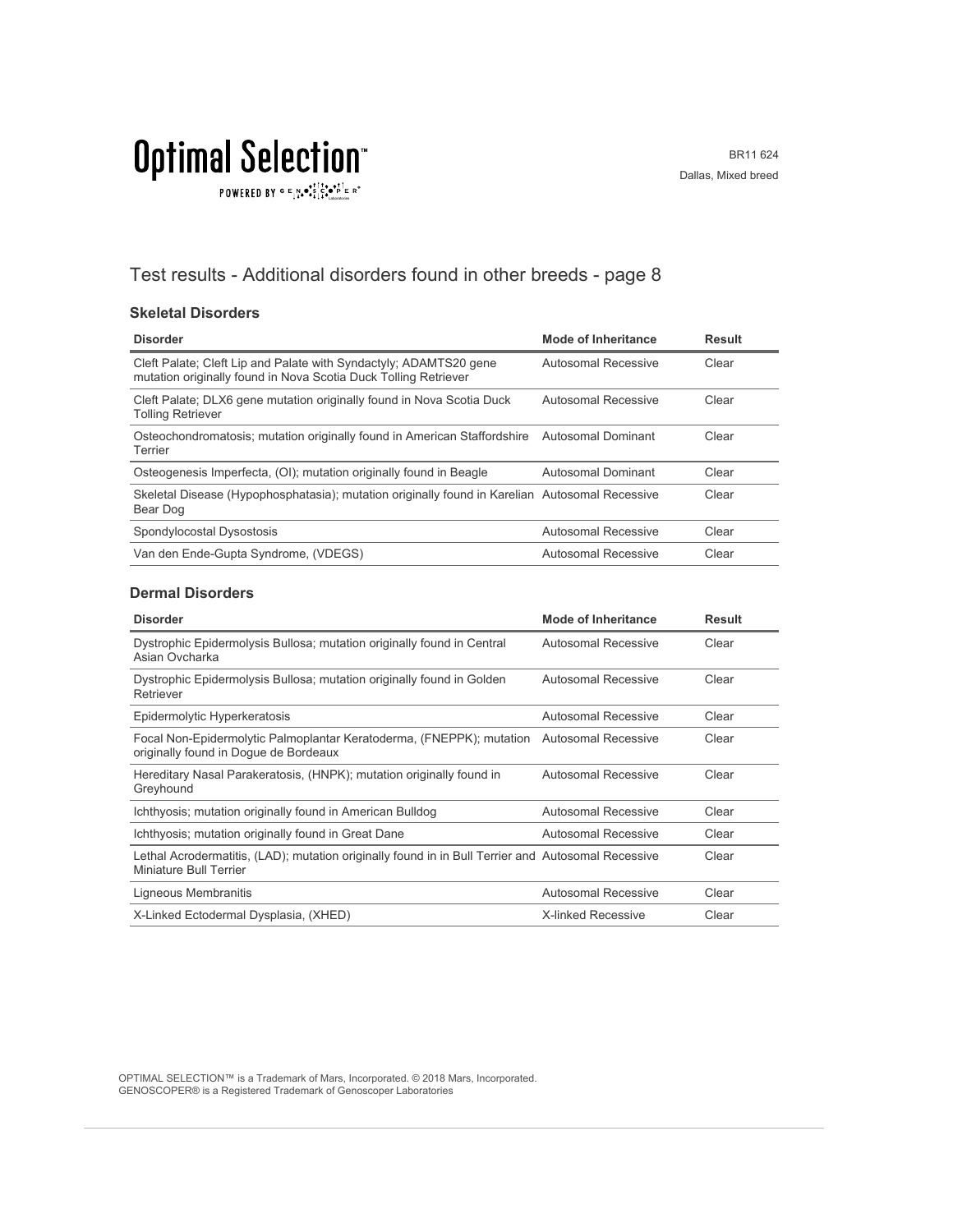### **Optimal Selection**  $\texttt{POWERED BY} \overset{\text{\tiny{\textsf{GP}}}}{=} \mathbb{E}^{\text{N}}_{\text{14}} \bullet^{\text{\tiny{\textsf{opt}}}}_{\text{\tiny{\textsf{14}}}} \mathbb{E}^{\bullet\bullet\text{PI}}_{\text{\tiny{\textsf{14}}}} \mathbb{E}^{\circ\text{-P}}$

#### Test results - Additional disorders found in other breeds - page 9

#### **Other Disorders**

| <b>Disorder</b>                                                                                            | Mode of Inheritance | <b>Result</b> |
|------------------------------------------------------------------------------------------------------------|---------------------|---------------|
| Acute Respiratory Distress Syndrome, (ARDS); mutation originally found in Autosomal Recessive<br>Dalmatian |                     | Clear         |
| Amelogenesis Imperfecta, (AI); mutation originally found in Parson Russell Autosomal Recessive<br>Terrier  |                     | Clear         |
| Dental Hypomineralisation; mutation originally found in Border Collie                                      | Autosomal Recessive | Clear         |
| Lung Developmental Disease; mutation originally found in in Airedale<br>Terrier                            | Autosomal Recessive | Clear         |
| Narcolepsy; mutation originally found in Dachshund                                                         | Autosomal Recessive | Clear         |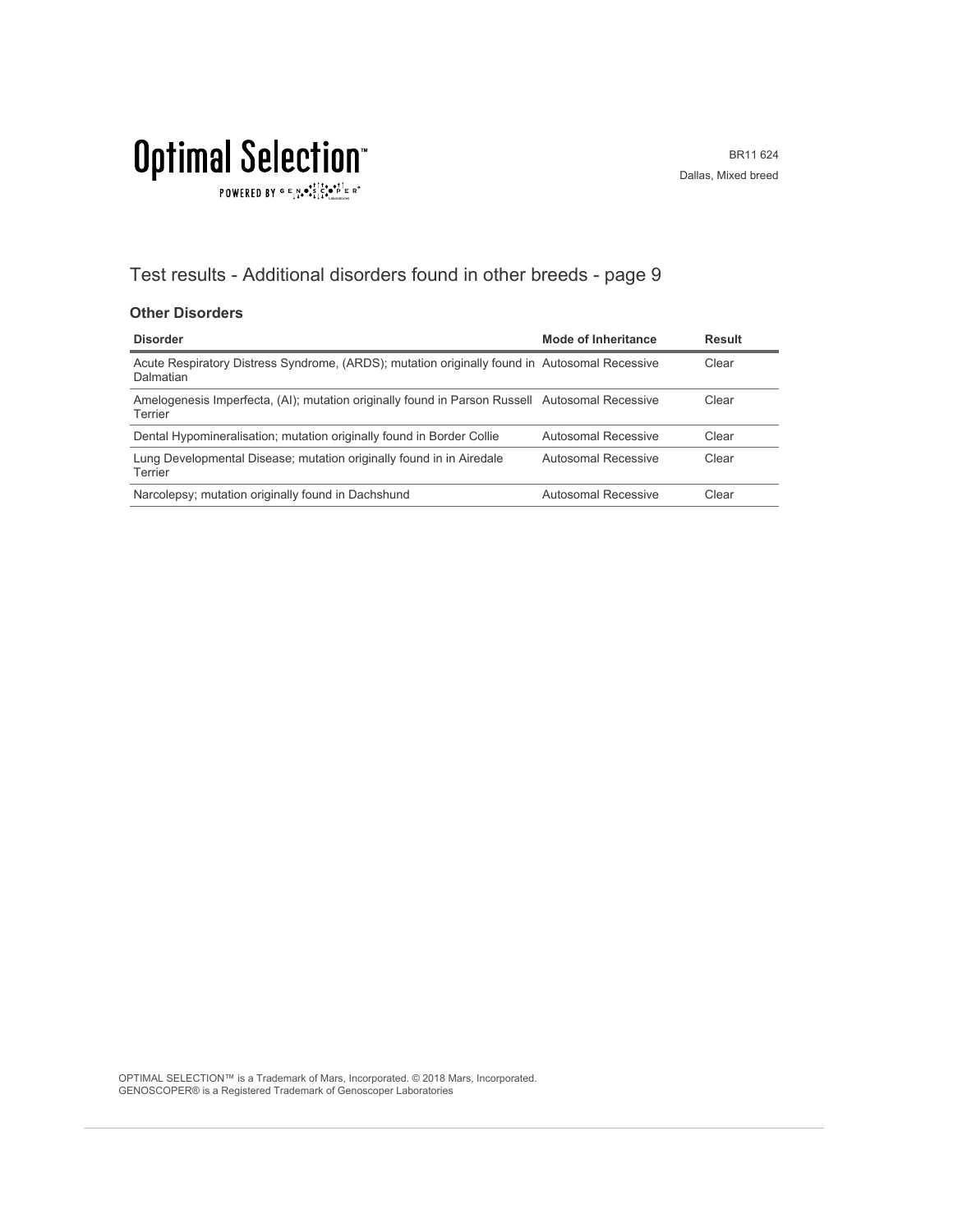POWERED BY  $G \in N_{\bullet} \bullet_{\bullet}^{\dagger} \stackrel{\uparrow}{\circ} \bullet_{\mathbf{P}}^{\dagger} \in R^{\circ}$ 

BR11 624 Dallas, Mixed breed

#### APPENDIX Explanation of the results of the tested disorders

Autosomal recessive inheritance (ARI)

Clear - A dog carries no copies of the tested mutation and has no or reduced likelihood of developing and passing on the disease/condition.

Carrier - A dog carries one copy of the tested mutation. Carriers typically have a normal, healthy appearance but pass on the mutation to approximately 50% of their offspring.

At risk - A dog carries two copies of the tested mutation and is at high or increased risk of developing the disease/condition.

Autosomal dominant inheritance (ADI)

Clear - A dog carries no copies of the tested mutation and has no or reduced likelihood of developing and passing on the disease/condition.

At risk - A dog carries one or two copies of the tested mutation and is at high or increased risk of developing the disease/condition.

X-linked recessive inheritance (X-linked)

Clear - A dog carries no copies of the tested mutation and has no or reduced likelihood of developing and passing on the disease/condition.

Carrier - Female carriers typically have a normal, healthy appearance but carry one copy of the tested mutation on one of their X chromosomes. As males only have one X chromosome, there are no male carriers.

At risk - Female dogs at risk carry two mutated copies of the tested mutation. Males carry one copy of the tested mutation on their single X chromosome. Dogs at risk are at high or increased risk of developing the disease/condition.

Please note that the descriptions above are generalized based on typically observed inheritance patterns. When obtaining a 'carrier' or 'at risk' test result, always refer to the corresponding online test documentation for more detailed information on the condition and any exceptions.